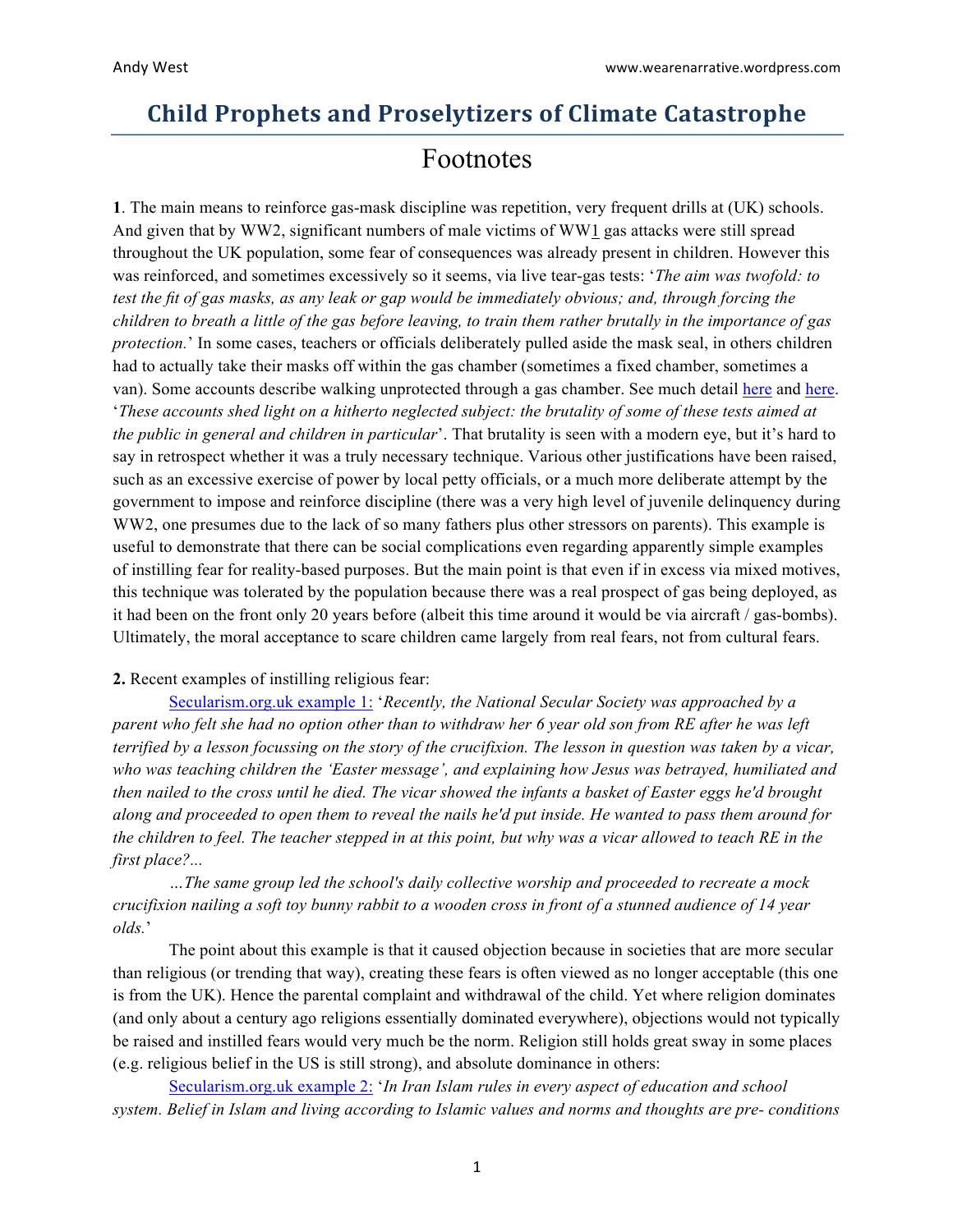*for survival. Teaching the Koran and learning it is compulsory from the first year in primary schools. Teachers must pass a religious exam to be permitted to teach. This exam includes Islamic rules, prayers, the Koran and Hadith. Islamic propaganda is done systematically. Free thoughts are forbidden and punishable. Superstition has influenced school curricula. This has created a dark and stagnated milieu*  for children. School pupils are taught that if they do not obey the rules, they will be burned in hell *(jahannam).*

*…It is forbidden for girls to laugh loudly. They have to pray to god five times a day. They are told that if they do not wear the veil properly or if their hair appears out of the veil, they will be punished in hell and snakes will grow on their heads*

*…Children are normally keen to learn and experience, know about the world, learn about their bodies and their bodily functions. They want to know where babies come from and about the opposite sex. All these normal and necessary curiosities are answered by frightening tales about evil and hell. This system brings about nothing but backwardness and hypocrisy.*'

The same behavior / acceptability occurs with secular cultures. Where belief in imminent global climate catastrophism already holds sway, there will not likely be much appetite for objecting to fears propagated in its name. In social sub-domains where it's become a primary ethos, repetition of narrative fundamentals including a high certainty of scary outcomes, will be high, and fear reactions will be much greater as a consequence.

**3.** By Noah Rothman in *Commentary* magazine. See [Wiki entry](https://en.wikipedia.org/wiki/Commentary_(magazine)) for publication context.

**4.** In relation to Greta Thunberg's Nobel prize nomination, [Madeline Grant](https://uk.linkedin.com/in/madeline-grant-51748744) in [The Telegraph](https://www.telegraph.co.uk/news/2019/03/16/can-please-stop-garlanding-children-wrong/) reports a belief in this false meme thusly: '*The Nobel Committee is unwittingly adopting a common trope in contemporary debate, attributing, in biblical fashion, special insights to children despite their limited knowledge of complex subjects – "out of the mouth of babes and sucklings", as the saying goes.*'

This is correct, but not complete. Regarding 'complex subjects' that *aren't* tangled with culture, children, having less cognitive ability (due to this not being fully developed yet), less experience of using it, and normally less knowledge too, cannot on average out-perform adults regarding an understanding of the subject. Hence, they can't achieve more productive debate / insights about it. Grant is right. At best they might (again on average) do no worse than a group of adults who happen to possess a similar level of knowledge. But some subject domains *are* tangled with culture(s), and in the climate change case the domain is practically saturated with cultural influence, the nature of which also varies within different countries (e.g. [3 main cultural influences](https://curryja.files.wordpress.com/2015/11/who-is-who-aux-file.docx) in the US). In such cases, whether this is culture writ large (e.g. a major religion) or small (e.g. some group-think), the meme implies that children can 'see through' the adopted conventions, to the truth / reality beneath, along the lines of ['The Emperor's New Clothes](https://en.wikipedia.org/wiki/The_Emperor%27s_New_Clothes)', and especially where the group-think has some corruptive nature. (Note: this simple, short story features a deliberate deceit spread to the populace. But the conformance and silence of the latter before the child speaks up is way too high to be credible in such a case; it's essentially a metaphor for cultural behavior especially as propagated by the elite, which is largely emotive and subconscious. However, that the story can be read either way in fact broadens its appeal). So, does at least this aspect of the meme hold up? Can children systemically see though cultural narratives that have lured in adults?

There seems to be more research on young children than adolescents (and for obvious reasons it's mostly about religion), as exposure to culture starts early. For the former, [this study](https://www.ncbi.nlm.nih.gov/pmc/articles/PMC3132388/) indicates per the abstract that the presence of God (a figurehead of a strong cultural narrative) in a story, increases the likelihood that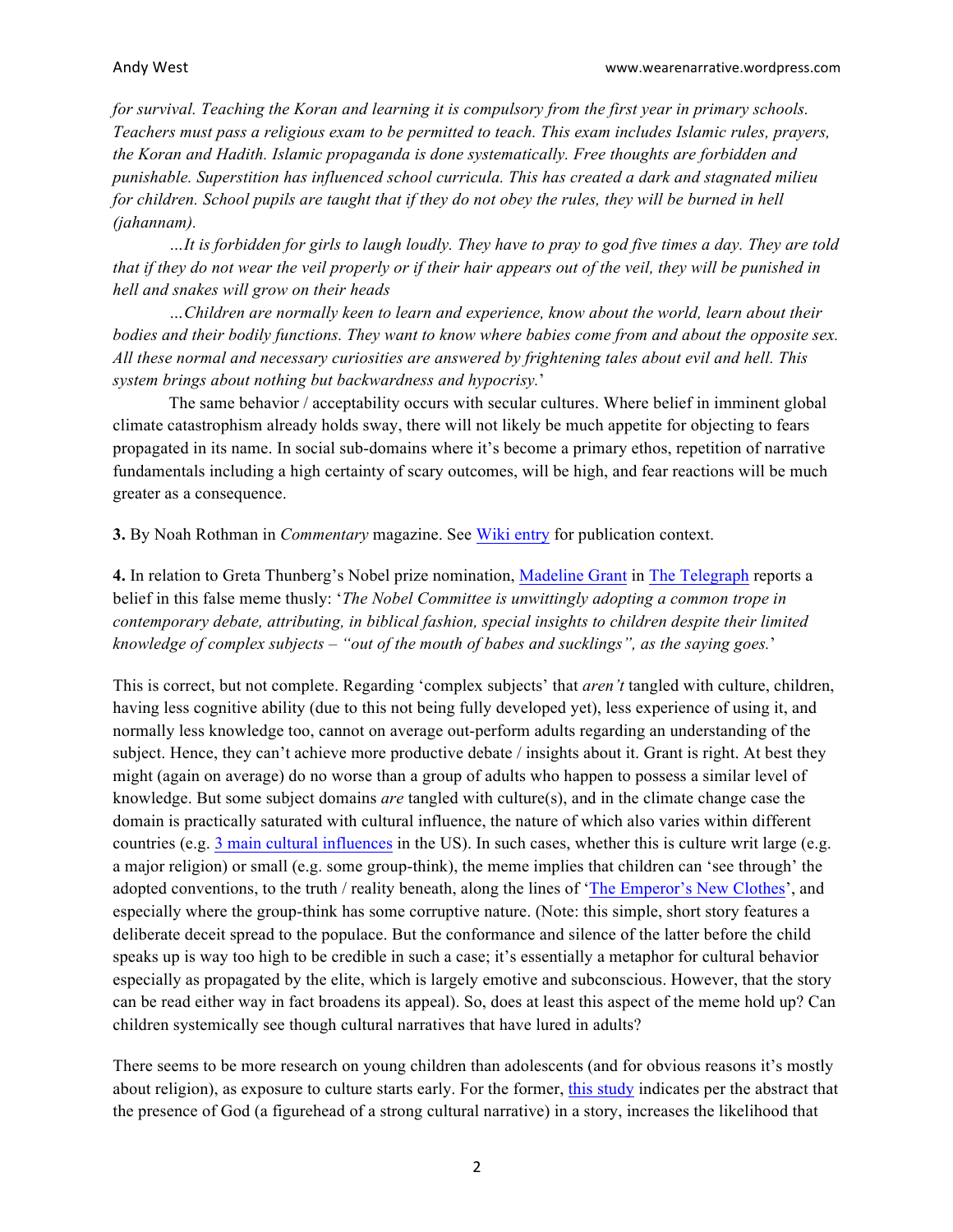the story will be interpreted as reality. As also will family religiosity for the children. [This study](https://www.ncbi.nlm.nih.gov/pubmed/24995520), again per the abstract, agrees with the latter factor; i.e. stories containing normally impossible events were judged to have a real protagonist by religiously raised children, but were judged by children without exposure to religion to be fictional. [This meta study](https://www.ncbi.nlm.nih.gov/pmc/articles/PMC3689871/), which appears on the surface to be contradictory, suggests that children are just as likely to believe as to doubt regarding the reality status of novel entities and events (cultural narratives typically invoke these). However, digging deeper, this isn't so when the novelties are religious rather than merely 'fantastical' inventions (religions will feature all the correctly evolved forms for strong cultural engagement, and will also align to outside influence). '*Because these events (e.g., Moses parting the Red Sea) violate children's naive theories, one might expect them to be judged as fantastical. However these events are presented as historical by authority figures such as parents and Church leaders. Vaden and Woolley (2011) hypothesized that, whereas children would judge physical violation events as fantastical normally, when God was purported to play a role in such events, children would accept their veracity.*' This turned out to be the case for the older children within their study  $(4 - 6)$ , so religious exposure is clearly again important, but so here is age (within a whole sample already very young).

Together, this quick look suggests that the level of skepticism of children to cultural concepts such as God / novel religious events, is very significantly dependent on exposure to the culture. Without this exposure, they'll be more skeptical. There is some suggestion a child may consider a story more real if God is in it whatever their exposure (and maybe exposure can't typically get down to zero, only low, because god is too pervasive). OTOH the meta-study claims if the children are young enough  $(\leq 4)$ , religious exposure loses its power of bias; 'Born Believers' cited above contradicts this to some extent, although even a strong 'affinity' needs first aligning to the local cultural details before it can act, hence significant learning time that necessarily has to come after a relatively adept level of language acquisition. This makes it hard to distinguish between affinity and indoctrination. However, all this contradicts the meme that children can 'see through' cultural narratives any better than adults, whether these narratives are indeed religious, or secular substitutes they're exposed to that work via the same mechanisms, e.g. catastrophist climate culture. Adults too will be more skeptical without exposure. Plus on average are more skeptical if part of or allied to, a different culture that happens to oppose the novel concepts (e.g. Dems are more likely to oppose the concept of creationism partially because of their identity that is in opposition to Rep culture, which via cultural alliance fosters the concept more). And further, adults can become skeptical if originally adherents or neutral but instinctively then detect that the culture is taking too many liberties (cultural resistance). It doesn't seem likely that these latter effects would be as strong for children still learning a complex cultural topography. Children may generally be less aware of the *consequences* of publicly contradicting a cultural norm, but on average they're no more likely to see through it than adults, and probably less.

There appears to be less research regarding adolescents. But the young age at which cultural exposure becomes significant, means this threshold will have been passed a decade before by adolescents. Their attitudes presumably remain somewhat more fluid than for adults, but during that long time they can't realistically be isolated from cultural exposure. Especially for dominant (e.g. religion) or up-and-coming cultures (e.g. climate catastrophism) that propagate throughout most aspects of society. Whether parents and guardians like it or not, whether they are adherents or skeptics of such cultures, the children in their charge are typically going to have significant levels of exposure up to adolescence. And adolescence is when identities crystallize, rites of passage are undertaken (see footnote 30b). In a world featuring many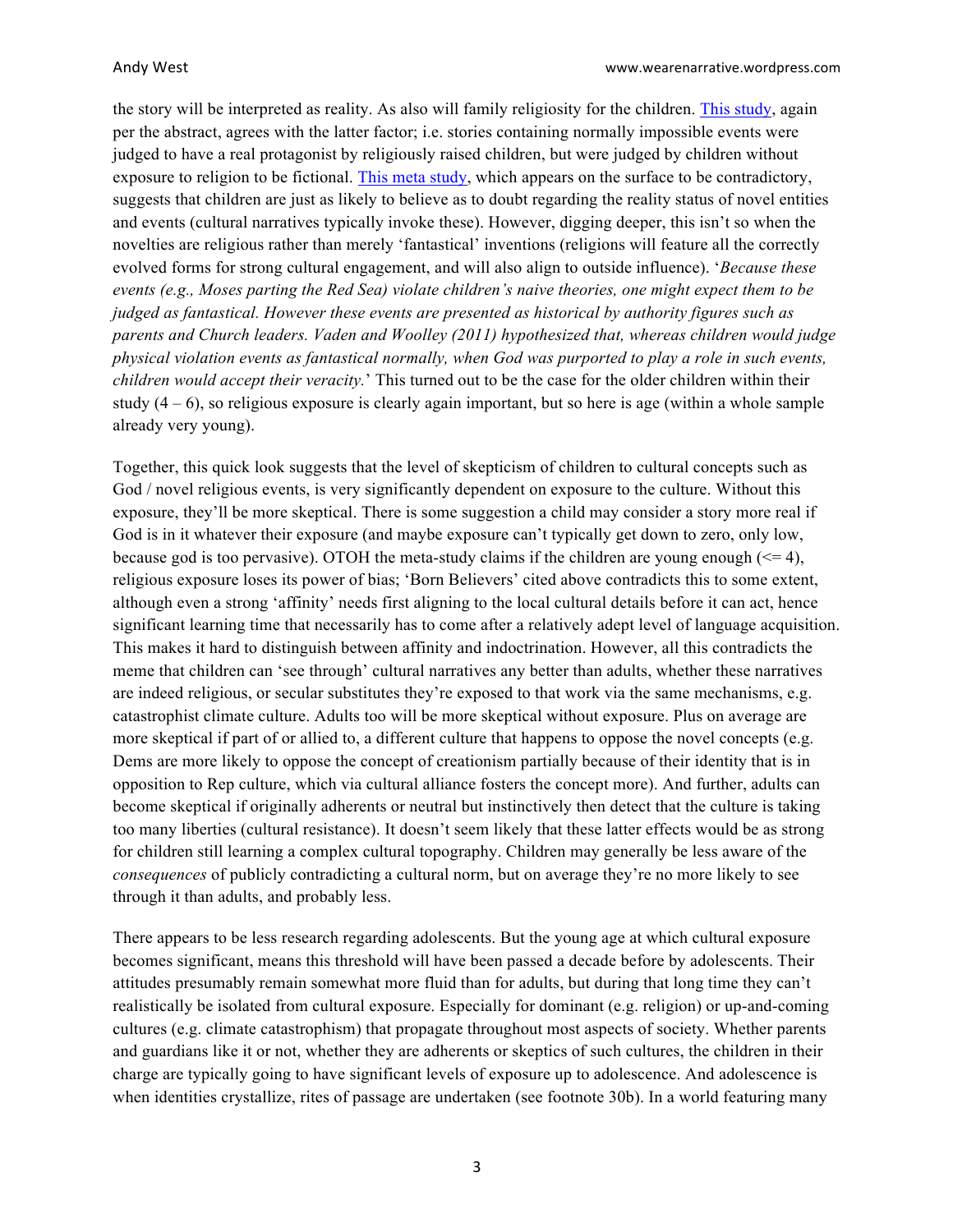influences, a particular culture may not have a primary claim on that identity even where there's been significant exposure, but the more the exposure, the more this is likely.

For Greta, who by [her own description](https://www.theguardian.com/world/2019/mar/11/greta-thunberg-schoolgirl-climate-change-warrior-some-people-can-let-things-go-i-cant) had from an early age significant exposure to climate crisis narratives, the above suggests she's much *less* likely to see through the cultural nature of these stories, and indeed she became a strong adherent. And far from aiding Greta see reality, it's possible that her Asperger's may have the reinforced cultural concepts of the catastrophic to which she was exposed. See footnote 32 for further explanation. Of course, the mist that strong adherents want so ardently to believe that Greta can see through, is an endemic political denial of 'the science' of certain climate catastrophe. But they have this backwards, because the aspect of imminent global catastrophe (absent dramatic action) is itself cultural, as confirmed by an absence of support for this in mainstream science. Nevertheless, with or without ASD aspects (see 32) children are no more able to see through cultural narratives than adults. Unless we go down to four years old or less, also with children whom we know have not been subject to earlier-than-usual attempts at cultural narrative inculcation. Whence the other problem, that children are less adept at complex reality issues, also becomes dramatically worse for this highly undeveloped lowage-group.

**5.** This doesn't imply personal irrationality in the sense of any lack of intelligence or lack of integrity or mental illness. Cultural adherents are committed to grand-scale groupthink, which when engaged enables mechanisms (including passionate belief) that all of us possess, and which bypass reason. This is perfectly normal behavior for humans. The irrationality is carried in the cultural narrative forming the core of the group belief, and typically comes with a strong belief also that skeptics of the cultural narrative must have nefarious motives, or worse.

**6.** Both reality-based and cultural pitches can benefit from creating [emotional bias](https://en.wikipedia.org/wiki/Emotional_bias), and emotive angles may occur in many ways, not just via a presentation by innocent children. However, in the case of using emotion to appeal to existing cultural fears, these aren't based upon reason to start with (but emotive conviction!) so can quickly resonate with an aligned pitch, increasing the likelihood of irrational (but culturally consistent) responses. [Emotional bias in the climate domain](https://judithcurry.com/2015/04/24/contradiction-on-emotional-bias-in-the-climate-domain/) is systemic.

**7.** While extreme poverty has [fallen dramatically](https://ourworldindata.org/extreme-poverty) in the last 30 years, and is projected to fall still further, it is a stubborn problem in some regions, and looks particularly set to remain at large scale in Sub-Saharan Africa. Added to which, '*virtually half of the people living in extreme poverty are under 18 years of age*' [\(see here](https://ourworldindata.org/children-and-poverty-results-from-new-data)), of which the great majority are under 15. Proper education in such conditions is impossible, and Malala is correct that eliminating poverty would also remove this impossible barrier to provision of a proper education for, *currently*, hundreds of millions of children. [Literacy by country](https://ourworldindata.org/grapher/literacy-rate-by-country) shows that poverty / Sub-Saharan Africa are not the only problem areas, and other countries, particularly those with religious (Islamic) regimes, have a current problem of poor education. This is partly a spending issue (e.g. Pakistan and Bangladesh [spend about half](https://ourworldindata.org/grapher/total-government-expenditure-on-education-gdp?time=1971..2016&country=BGD+PAK+GBR+USA) what the UK and US spend on education as a percentage of GPD), and partly a cultural problem. Religious regimes unless very extreme don't tend to banish education, but they may give it low priority plus restrict the form, or those children who might benefit. E.g. [female education](https://ourworldindata.org/grapher/gender-ratios-for-mean-years-of-schooling) [trails male education](https://ourworldindata.org/grapher/gender-ratios-for-mean-years-of-schooling) in some such regimes, as again it does in the poverty area of Sub-Saharan Africa. These are all *current and real* problems Malala has expressed, which are reflected in the data. And while her own case demonstrates dramatically the effect that terrorists can have on repressing education, it's also the case that many religious adherents who are far less extreme, may nevertheless support educative restrictions. Even in her own country many [do not approve of Malala's efforts](https://foreignpolicy.com/2017/08/15/why-pakistan-hates-malala/), and this shows that part of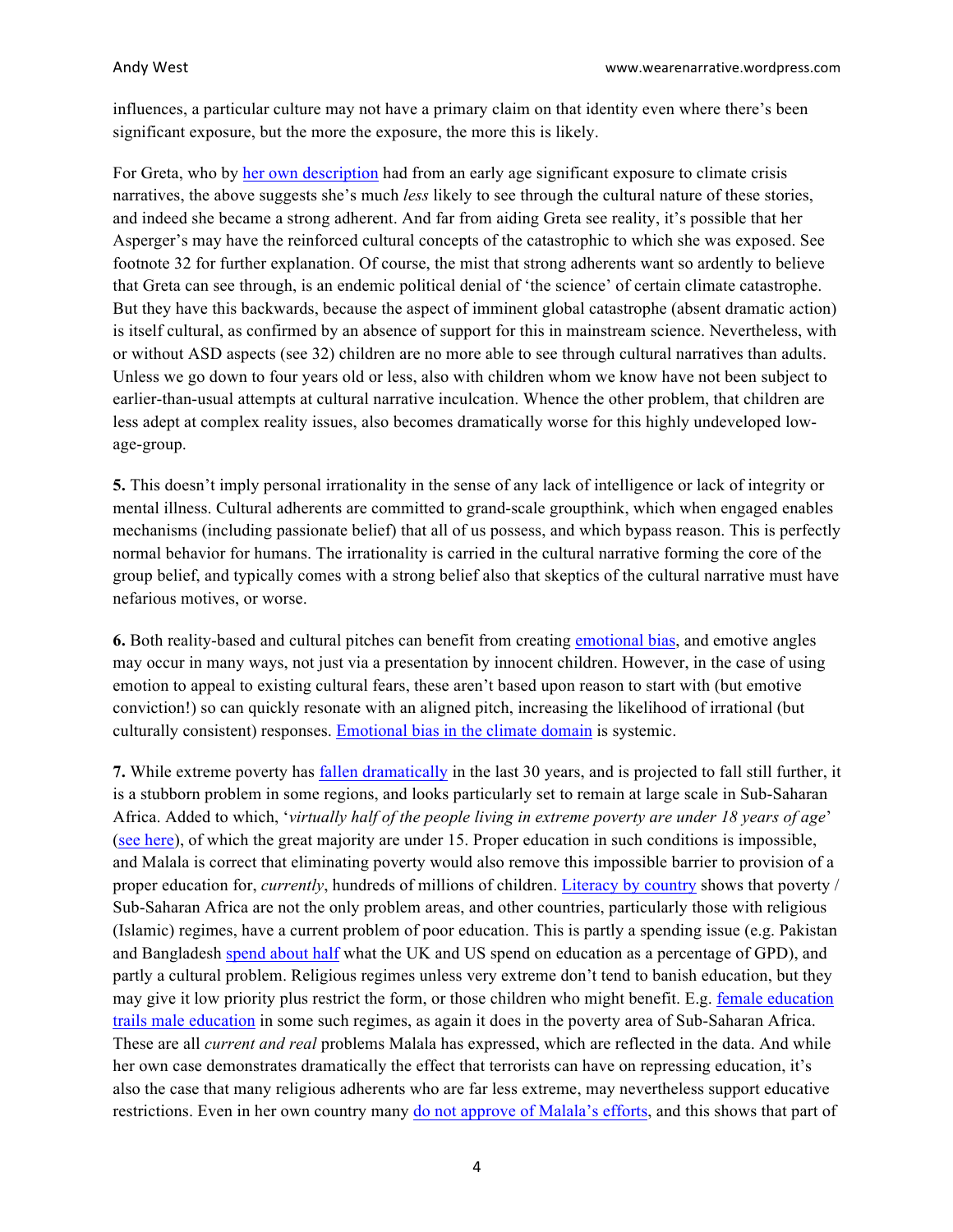her struggle is fighting against entrenched (religious) culture, which at least in a few countries has some mainstream representation.

**8.** Malala's ask is big, despite she hasn't dictated specific policy or demanded a drop-dead date. But a great deal of what has already been happening in the world for decades, mainly due to the spread of prosperity, means the biggest markers are heading in the right direction. As noted in footnote 8 above, extreme poverty has fallen dramatically, and is projected to continue falling for some years. And notwithstanding extremism / cultural resistance, the populational share of those without education is pretty much [falling everywhere](https://ourworldindata.org/grapher/projections-of-the-rate-of-no-education-based-on-current-global-education-trends-1970-2050?country=BGD+BRA+CAF+TCD+CHN+EGY+IND+IDN+NGA+PAK+RUS+GBR+USA), and is projected still to do. This doesn't mean the problem of Sub-Saharan Africa is easy, and indeed certain other countries elsewhere are lagging behind the curve, for instance by 2050 some will still have significant minorities of children out of education. Many *current* children won't be helped, even with major acceleration of programs. But most of the next generation could be, and it is not astronomical to ask for those programs to be accelerated or for the UN to pressure those regimes that restrict education (most such won't want *officially* to be seen, upon the world stage, to be supporting such restrictions). If just a very small fraction of the global time and effort and international co-operation and behavioral change needed for Greta's ask was fed into this aim, it would probably have a dramatic impact. And interestingly, the aims of the two girls are to some extent in contradiction. Just about everything civilization has would have to be thrown into Greta's ask; why have a new initiative to educate hundreds of millions of children for Malala's ask, if diverting resource / time to this means there may be 'no future' for these and all other children anyway?

**9.** '*Being here with such honourable people is a great moment in my life… Honourable Secretary General… Dear fellows… Dear sisters and brothers…*'. [Full text](https://www.un.org/News/dh/infocus/malala_speach.pdf).

**10.** From Greta's short UN speech: '*I speak on behalf of Climate Justice Now… Our civilization is being sacrificed… Our biosphere is being sacrificed… You say you love your children above all else, and yet you are stealing their future in front of their very eyes…. We need to keep the fossil fuels in the ground… we are running out of time.*' [Full text](http://kismetgirls.com/conservationists/Greta_Thunberg). See also the extract from her pitch to the UK parliament in footnote 13 below.

**11.** See '*already suffering the consequences*' within the extract in footnote 13 below.

**12.** Her solution is: '*We need to keep the fossil fuels in the ground*'. Her UN speech implies that about 60 years away (her 75<sup>th</sup> birthday) would be way too late for this, from which we deduce that most fossil fuel usage must cease significantly (decades) before then. In her speech to the UK parliament, she states that (presumably world-wide) emissions must already be down by 50% at 'around 2030' (see the extract in footnote 13 below), i.e. only 11 years after the speech. While these two narratives are broadly consistent, the latter emphasizes big progress on emissions reduction in the very near term, as does Greta's further comment to Sky TV regarding the UK goal of net zero by 2050 (see footnote 14). She also appears to make [common cause with Extinction Rebellion](https://www.commondreams.org/news/2019/04/21/we-are-ones-making-difference-greta-thunberg-addresses-extinction-rebellion-London), whose goal is [net zero by 2025](https://theenergymix.com/2018/11/26/extinction-rebellion-goes-global-with-call-for-net-zero-emission-by-2025/) (though not always clear whether this applies to only to the UK, or globally).

## **13.** Extracts from [Greta's speech to the UK parliament](https://www.theguardian.com/environment/2019/apr/23/greta-thunberg-full-speech-to-mps-you-did-not-act-in-time):

'*I know many of you don't want to listen to us – you say we are just children. But we're only repeating the message of the united climate science…*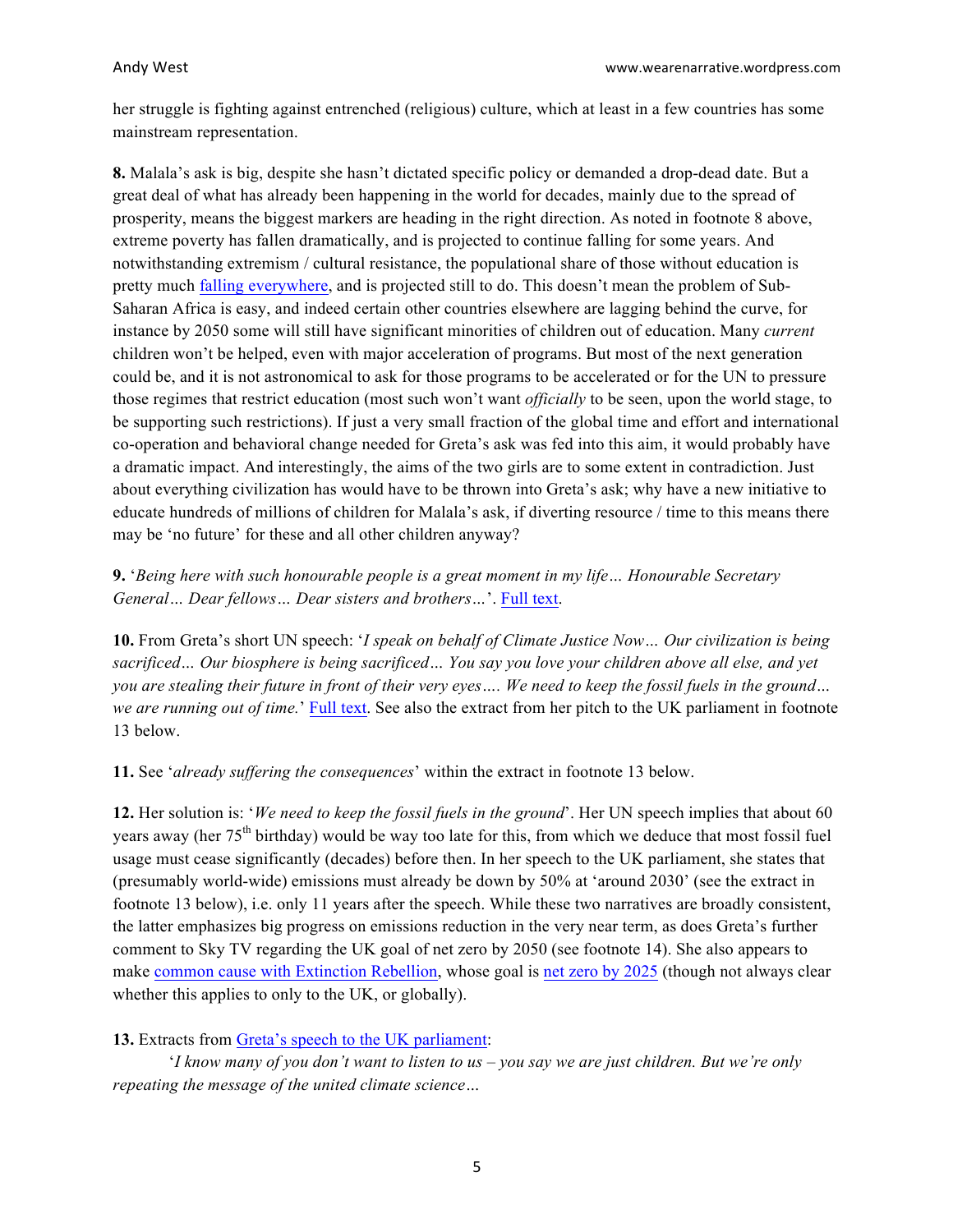*…I was fortunate to be born in a time and place where everyone told us to dream big; I could become whatever I wanted to. I could live wherever I wanted to. People like me had everything we needed and more. Things our grandparents could not even dream of. We had everything we could ever wish for and yet now we may have nothing.*

*Now we probably don't even have a future any more.*

*Because that future was sold so that a small number of people could make unimaginable amounts of money. It was stolen from us every time you said that the sky was the limit, and that you only live once.*

*You lied to us. You gave us false hope. You told us that the future was something to look forward to. And the saddest thing is that most children are not even aware of the fate that awaits us. We will not understand it until it's too late. And yet we are the lucky ones. Those who will be affected the hardest are already suffering the consequences. But their voices are not heard.*

*Is my microphone on? Can you hear me?*

*Around the year 2030, 10 years 252 days and 10 hours away from now, we will be in a position where we set off an irreversible chain reaction beyond human control, that will most likely lead to the end of our civilisation as we know it. That is unless in that time, permanent and unprecedented changes in all aspects of society have taken place, including a reduction of CO2 emissions by at least 50%.*

*And please note that these calculations are depending on inventions that have not yet been invented at scale, inventions that are supposed to clear the atmosphere of astronomical amounts of carbon dioxide.* 

*Furthermore, these calculations do not include unforeseen tipping points and feedback loops like the extremely powerful methane gas escaping from rapidly thawing arctic permafrost.*

*Nor do these scientific calculations include already locked-in warming hidden by toxic air pollution. Nor the aspect of equity – or climate justice – clearly stated throughout the Paris agreement, which is absolutely necessary to make it work on a global scale.*

*We must also bear in mind that these are just calculations. Estimations. That means that these "points of no return" may occur a bit sooner or later than 2030. No one can know for sure. We can, however, be certain that they will occur approximately in these timeframes, because these calculations are not opinions or wild guesses.*

*These projections are backed up by scientific facts, concluded by all nations through the IPCC. Nearly every single major national scientific body around the world unreservedly supports the work and findings of the IPCC.*'

**13a.** In her [speech](https://www.youtube.com/watch?v=nF0aU-5mPyI) to the French National Assembly, Greta also cites from [IPCC SR15](https://www.ipcc.ch/site/assets/uploads/sites/2/2019/05/SR15_Chapter2_Low_Res.pdf) (Chapter 2, page 108 table 2.2) the remaining carbon budget to stay under 1.5C temperature increase. Whatever one thinks regarding the accuracy of this figure as depicted at different claimed probabilities and associated uncertainties largely derived from model simulations, it doesn't underwrite the high certainty of stealing children's futures and an imminent end of civilization, per Greta's pitch at footnote 13 above. Based on this figure Greta points out that our budget will be gone (at current emission rates) in about 8.5 years, and then emphasizes that upon such figures from the IPCC 'the future of our civilization depends'. But even considering there'd be time for impacts to work through after the 8.5 years, AR5 / SR15 do not support a global catastrophe of this kind. She goes on, as in her previous speeches, to castigate adults for not being mature enough to grasp these issues, and '*even that burden you leave to us children.*' She also claims that BAU, via 'tipping points', will 'likely' lead to 'irreversible climate breakdown', and raises the strawman that those who challenge (her, the children, and) the IPCC, are challenging the conclusion of a climate emergency and all this entails. Yet her judgement of climate breakdown / emergency / end of civilization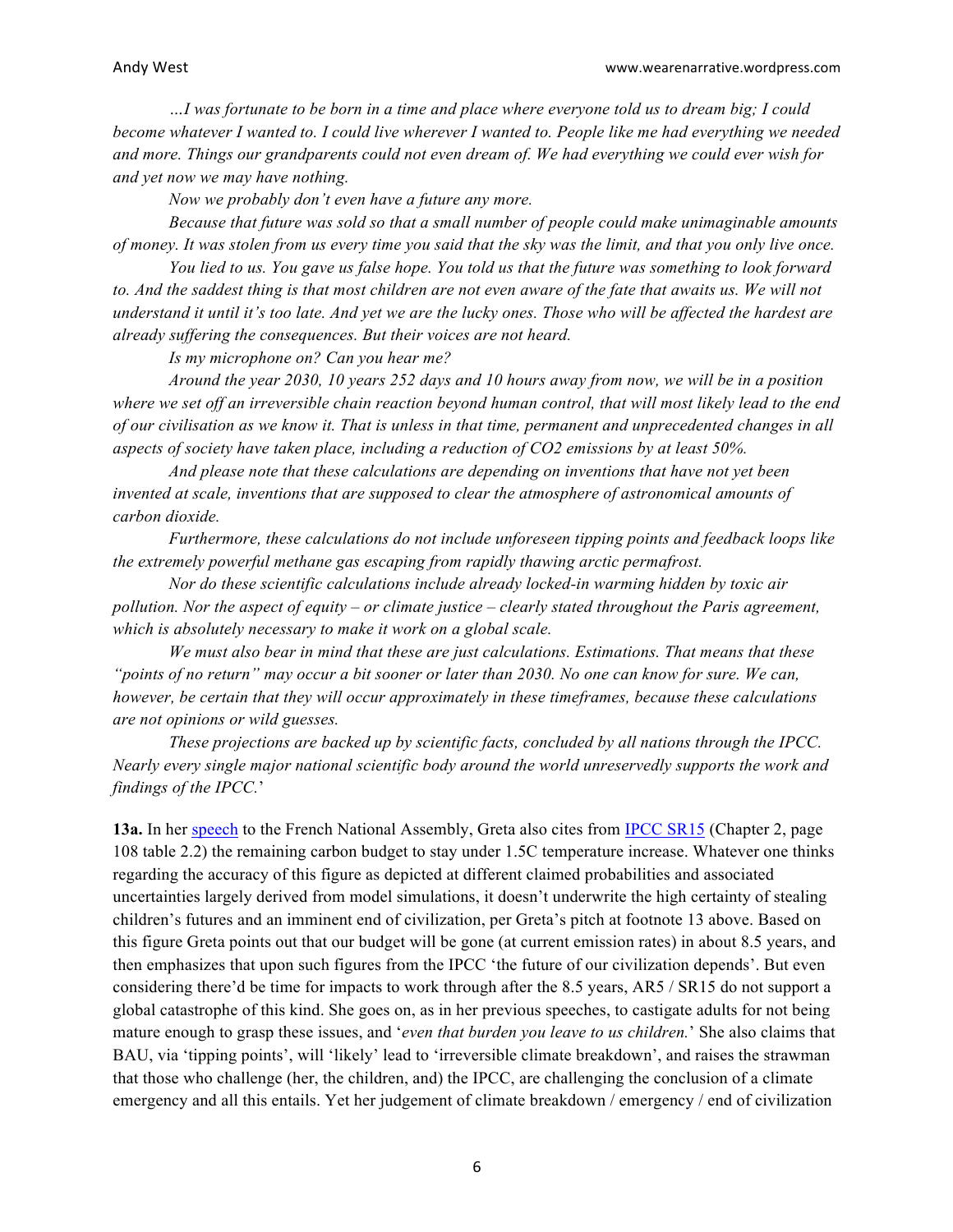represents a very different position indeed than does the IPCC science per its technical chapters. Her proposed solution: '*has to include everything and everyone*'.

**13b.** Of which the main representation is the technical chapters of AR5. Also see footnote 21.

**14.** When [put to Greta](https://news.sky.com/story/uk-carbon-emissions-target-doing-more-harm-than-good-teen-climate-activist-greta-thunberg-tells-sky-news-11764916) that the official UK target of net zero by 2050 (I think the first nation to declare such) was 'immensely ambitious', Greta says: "*…You could argue that is better than nothing but I think it's actually doing more harm than good…*" and therefore regarding UK politicians: "*…If they don't act now, then in the future they will be seen as some of the greatest villains in human history…*". She reasons that the UK policy 'sends a signal' which people will think means they can 'continue like now' for maybe about '20 years'. Presumably therefore, she'd want some very significant part of the net zero reduction to be committed within the next twenty years or sooner. In footnote 13, she implies a target of at least 50% reduction by 2030, only 11 years away.

**14a.** '*You are not mature enough to tell it like is. Even that burden you leave to us children.*' [Full text](http://kismetgirls.com/conservationists/Greta_Thunberg). See also footnote 14 above, where Greta speculates that UK politicians may be '*seen as some of the greatest villains in human history*' for adopting the ambitious 'net zero by 2050' as official UK policy, arguing they must '*act now*' instead; i.e. commit to much more sooner, one presumes.

**15.** See '*you lied to us*', from the speech extract in footnote 13 above.

**16.** The main Xhosa homeland at the time was British Kaffraria. Numbers relating to the population drop appear to vary somewhat with source. [Wiki's](https://en.wikipedia.org/wiki/Nongqawuse) source for 40,000 starving is [here](https://www.amazon.com/Making-Empire-Colonial-Encounters-Nineteenth-Century/dp/0521889685/). Which also says: '*20,000 moved into the Cape colony to avoid that fate by becoming agricultural and domestic laborers. The result was that the population of British Kaffraria declined… …from 105,000 to 37,000*'. This disagrees slightly with wiki [here](https://en.wikipedia.org/wiki/Nongqawuse), which claimed 27,000 remaining in Kaffraria (from which my drop of ~78,000). This still leaves 8000, or 18,000, who perhaps became slaves as mentioned in some sources. J.B. Pieres, who is the most quoted source on the cattle killings afaics, [agrees with](http://smu-facweb.smu.ca/~wmills/course322/Central_Beliefs_Cattle_Killing.pdf) the 40,000 starving, but also says that another 40,000 '*left their homes in search of food*' (whatever their final destination / status). Assuming the same 105,000 original population, this leaves ~25,000 remaining in British Kaffraria, which matches the drop of about three-quarters. However, another [source](https://www.tandfonline.com/doi/abs/10.1080/02582479108671959) (also used by wiki for other points) claims less starved, about 30,000, and minority sources claim less still (at bottom error margin down to 20,000), presumably with higher numbers fleeing (assuming less uncertainty about the total population). The 40,000 could be a band upper limit, e.g. [here](https://www.jstor.org/stable/25065169?seq=1#page_scan_tab_contents) claims 25 – 40,000, with uncertainty about how many fled or died. It's noted in some sources that there was no proper census in some of the tribal areas, hence it was impossible to assess the number of deaths there; at any rate 40,000 appears by far to be the most quoted figure.

**17.** There are summaries of the story at [wiki](https://en.wikipedia.org/wiki/History_of_the_Cape_Colony_from_1806_to_1870#Xhosa_cattle-killing_movement_and_famine_(1854-1858)) and, much longer, at [South African History Online](https://www.sahistory.org.za/article/cattle-killing-movement). Some complexities and ongoing debate include: the level of Christian influence inspiring the movement, the precise role and input of Nongqawuse's uncle (he'd spent some time among the Europeans apparently), the difficulty of seeing through differing lenses of colonial and indigenous witnesses, and the predatory role overall (some individual colonists tried to prevent disaster and help afterwards) of the Cape colony in taking advantage of the situation (to seize land and cheap labor when the Xhosa were no longer able to resist such), plus its attempt to warp history to justify this (e.g. via the manufacture of the *chief's plot* story). However, for the purposes of a reality / cultural determination, and notwithstanding the historical interest, it doesn't much matter what ratio of Christian beliefs to native spiritual beliefs existed within the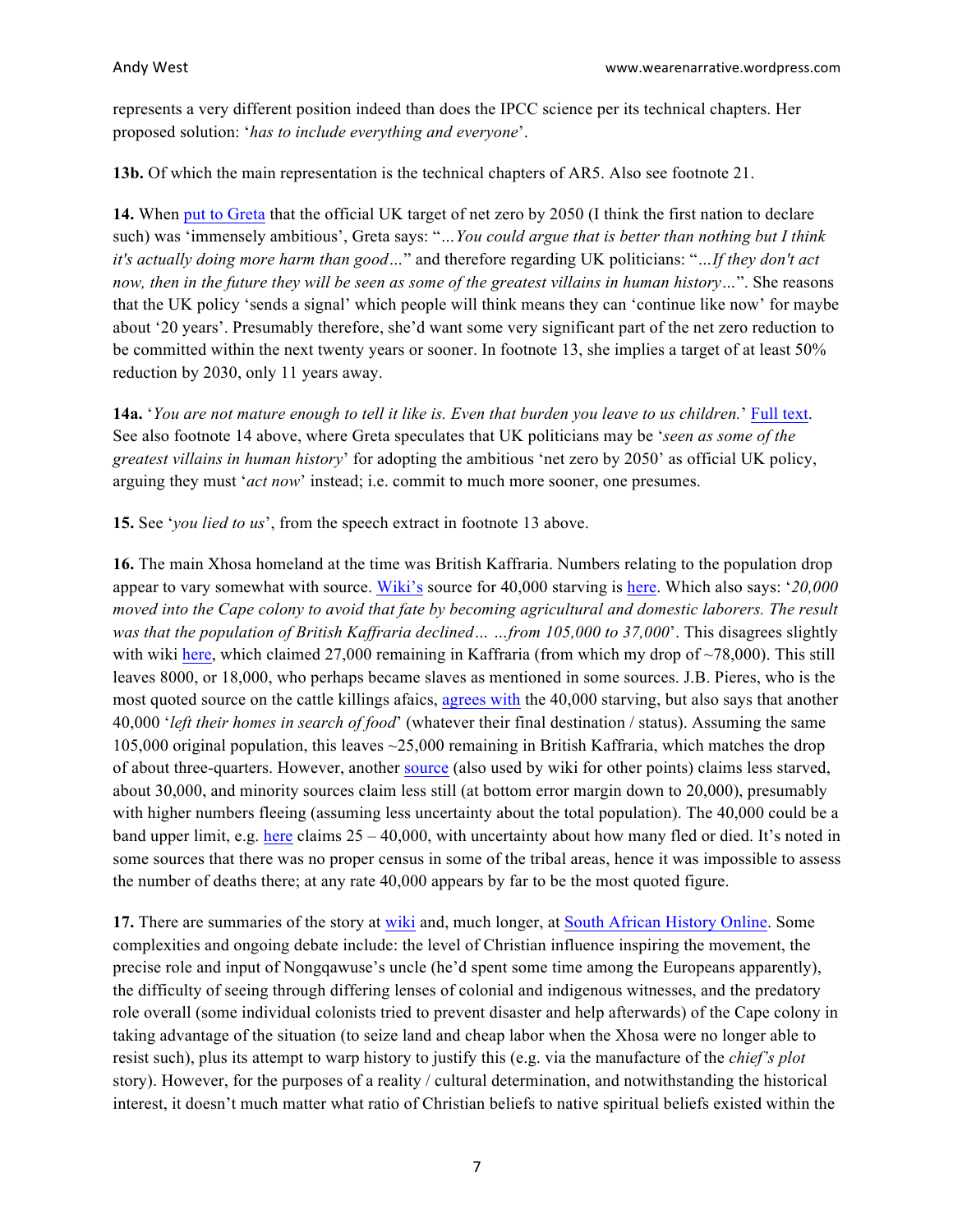inspiring culture. (A few of the tribes had converted to Christianity, and earlier prophets touting similar themes, such as Nxele, preached a religious mix of Xhosa traditional thought and Christianity. Differing concepts of resurrection, a big feature of the cattle-killing narrative, appeared in both native tradition and Christianity). Nongqawuse's uncle provided access to authority, but didn't believe her at first, changing his mind after he recognized one of the 'ancestor spirits' as his dead brother. Whatever his later influence, there is nothing to suggest deliberate, conscious plotting (which later on would have had to involve many parties, and for no advantage – ruled out as per the false *chief's plot*), as opposed to primarily a powerful cultural belief (and indeed he is described as a very religious man by various sources). Of interest and in line with Nongqawuse's angle of innocence, included in her demands for salvation is that: 'The people abandon witchcraft, incest and adultery'. Per footnote 18 below, historians view this movement as a cultural one, a millennialist response to social stress.

**18.** '*Historians now view this movement as a millennialist response both directly to the lung disease spreading among Xhosa cattle, and to the stress to Xhosa society caused by the continuing loss of their territory and autonomy.*' [Wiki](https://en.wikipedia.org/wiki/History_of_the_Cape_Colony_from_1806_to_1870#Xhosa_cattle-killing_movement_and_famine_(1854-1858)), from J. B. Peires, ['The Dead Will Arise](https://www.amazon.com/Dead-Will-Arise-Nongqawuse-Cattle-Killing/dp/0253205247/)'.

Note: while some sources hold the terms to be equivalent, e.g. see 19 below, others including wiki cite confusion between [millenarian](https://en.wikipedia.org/wiki/Millenarianism) and [millennialism](https://en.wikipedia.org/wiki/Millennialism). But even in explaining this, wiki also seems conflicted. The first of the above links says: '*millenarianism is used to refer to a more cataclysmic and destructive arrival of a utopian period as compared to millennialism which is often used to denote a more peaceful arrival and is more closely associated with a one thousand year utopia.*' But also says that millenarian movements are '*not necessarily linked to millennialist movements in Christianity and Zorastrianism*', which implies a subset for those religions. Meanwhile other sources accommodate cataclysmic and more peaceful transformations both within the millenarian term. I think the right term is millenarian.

# J.B. Peires also noted: '*This fusion of Xhosa and Christian prophecies created an apocalyptic tradition which outlasted the Cattle-Killing and remained potent well into the twentieth century.*'

John Zarwan, in the African Studies [article](https://www.persee.fr/doc/cea_0008-0055_1976_num_16_63_2513) '*the Xhosa cattle killings' (1976), notes: 'The xhosa response [to pressure on their society] was firmly rooted in cultural patterns. The cattle killings had basic elements in common with the preachings of earlier prophets. Purification from witchcraft and sacrifice, especially of cattle, to the shades, are in strictly in accordance with, and play a major role in, Xhosa culture.*' It seems however at this date, the realization '*that it was not a unique event and has parallels throughout the world, as has been recognized by scholars dealing with these other, similar movements'*, was only just dawning on some scholars of the cattle killings. J.B. Peires' history above came about a dozen years later.

**19.** [Encyclopedia.com says:](https://www.encyclopedia.com/environment/encyclopedias-almanacs-transcripts-and-maps/millenarianism-overview) '*Millenarianism, known also as millennialism, is the belief that the end of this world is at hand and that in its wake will appear a New World, inexhaustibly fertile, harmonious, sanctified, and just. The more exclusive the concern with the End itself, the more such belief shades off toward the catastrophic; the more exclusive the concern with the New World, the nearer it approaches the utopian.*' This source goes on to categorize types of millenarianism, from which I believe Greta and Nongqawuse's expressions would be 'transformative', but Greta's also tending more to the catastrophist end of the scale. The prominence of women leading millenarian movements is also noted, along with the issue that why this is so has not been given appropriate scholarly attention. The two main causal theories for millenarianism outlined here (social stress, and [compatibly] culture contact) appear incomplete in that they're essentially intermediate, i.e. not addressing that there could be more universal underlying reasons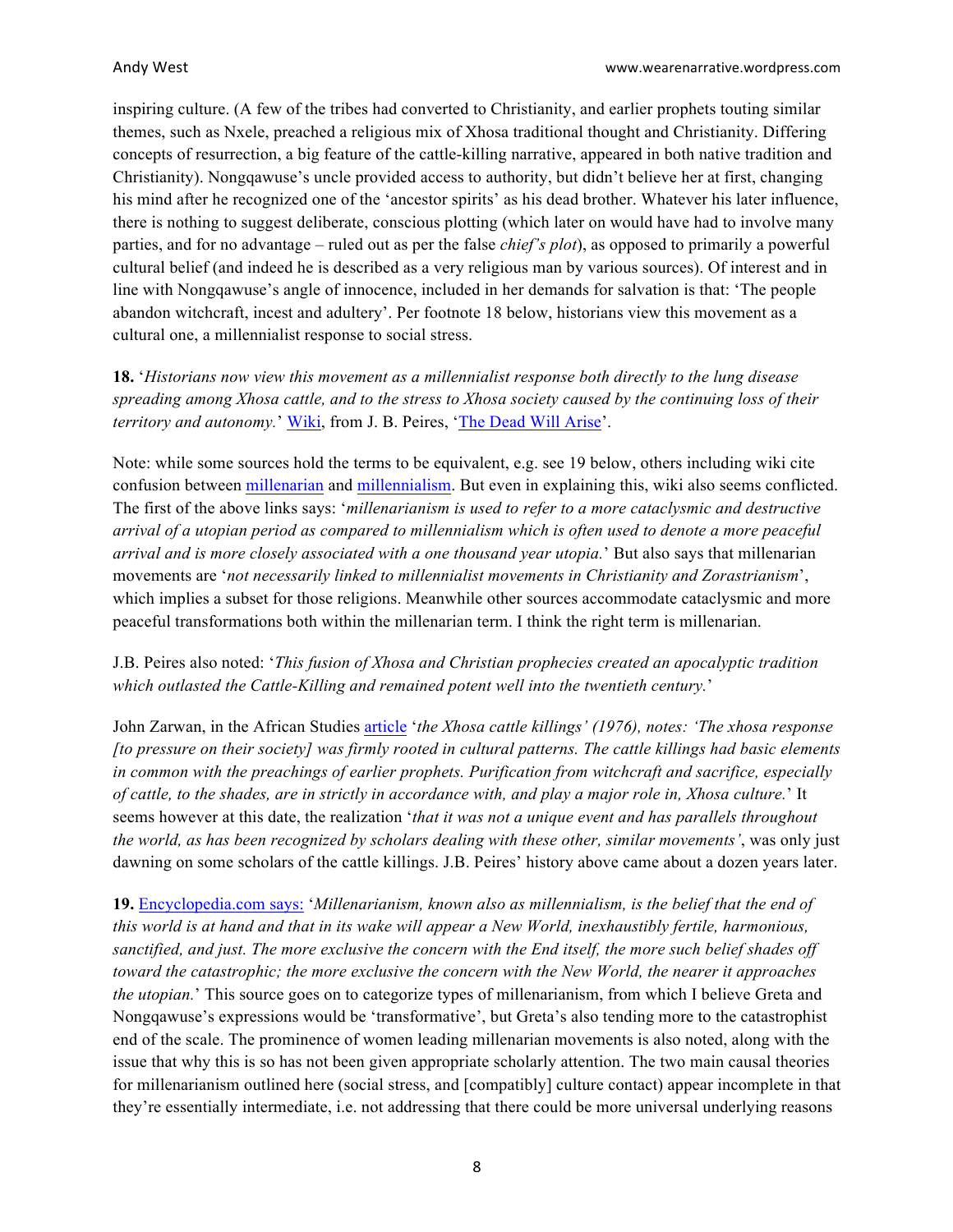for this common phenomenon, for instance as bequeathed by evolution. A plausible possibility is deep instinct from hunter-gatherer days; when a lot of things are going badly, there's a fair chance these could be environment related and so a complete change of environment may end the bad run. In hunter-gatherer times, there wasn't significant infra-structure at risk from this bet; just up-sticks and travel for a couple of weeks. At any rate, the stress theory as applied to modern Western civilization (the crucible of climate catastrophism) requires some explanation as to what the main stressor was in the modern world; perhaps anything from globalization to a response to massive and sometimes bewildering technological advance, to maybe a loss of cultural identity as traditional values have been undermined by huge (and otherwise beneficial) advances in knowledge. Or all of the above.

**20.** Though per 19 above, female representation at the top is more likely.

**21.** The single largest value judgement regarding these checks is whether science supports a high certainty of imminent (decades) global climate catastrophe (absent dramatic emissions reduction action), because conflict on this issue is not only within the public domain, but within the enterprise of science too. There are at least 4 viewpoints which can all boast at least some support from scientists with relevant experience and qualifications within the field: the skeptics, the luke-warmers, the mainstream, and the catastrophists, the latter of whom object to the IPCC for being too conservative, while skeptics and luke-warmers object to the IPCC view as being too alarmist. See notes 6,7,19 and 20 [here](https://curryja.files.wordpress.com/2018/11/footnotes1.pdf) for climate (and environmental) scientists who propagate the catastrophe narrative. The mainstream PoV has easily the largest formal support, probably by much more than an order of magnitude (so the thousands of papers sucked into the latest full integration, i.e. the IPCC AR5 tech chapters, and hence their authors, plus the 831 scientists who managed this process), although minorities from the other camps have actually contributed at some point in time to the IPCC process too. Science should not be a vote, but in the presence of conflict it is useful to see whether the vote matches the social characteristics, which say that climate catastrophism is a [cultural phenomenon](https://judithcurry.com/2015/11/20/climate-culture/). And indeed the vote matches, as 3 of 4 camps and including the huge mainstream camp, do *not* support a high certainty of imminent (decades) global climate catastrophe (absent dramatic emissions reduction). This is nevertheless a value judgement, as a vote from conflicted science, or social analysis, even added together, cannot be assumed to be infallible. But confirmation from different threads is very helpful, and only a small minority of catastrophist scientists are outside this position.

The future may present a different vote, for instance if AR6 comes out in favor of catastrophism. We'd then be faced with a 2 against 2, where the huge mainstream shifts its weight from one side to the other. This might be a) because that which we can see now ticking every box for a culture, finally biases the science enough to undermine the mainstream position, or b), because against the major weight of *current* scientific judgement, science later turned out to agree with what by all social measures reveals itself to be a cultural narrative. I think this would be a first in history, as the evolutionary 'purpose' of strong cultural narratives is incompatible with truth. From early efforts towards AR6, it seems unlikely we'll be faced with this choice anyhow. Support of [the catastrophe narrative as it is propagated by rafts of authorities](https://judithcurry.com/2018/11/14/the-catastrophe-narrative/), would be a huge change from AR5; reports have taken a gradual, evolutionary path so far, and it's not likely this will be different going forward.

**22.** Modern authority in the West, and to a lesser extent the rest of the world, has long absorbed the main cultural narrative of climate catastrophism, i.e. a narrative of high certainty of imminent (decades) global climate catastrophe, as is easily seen from official re-transmission of the same to their various publics. And their propagation is honest (all these leaders aren't lying, they're emotively convinced). The [common](https://curryja.files.wordpress.com/2018/11/footnotes.pdf)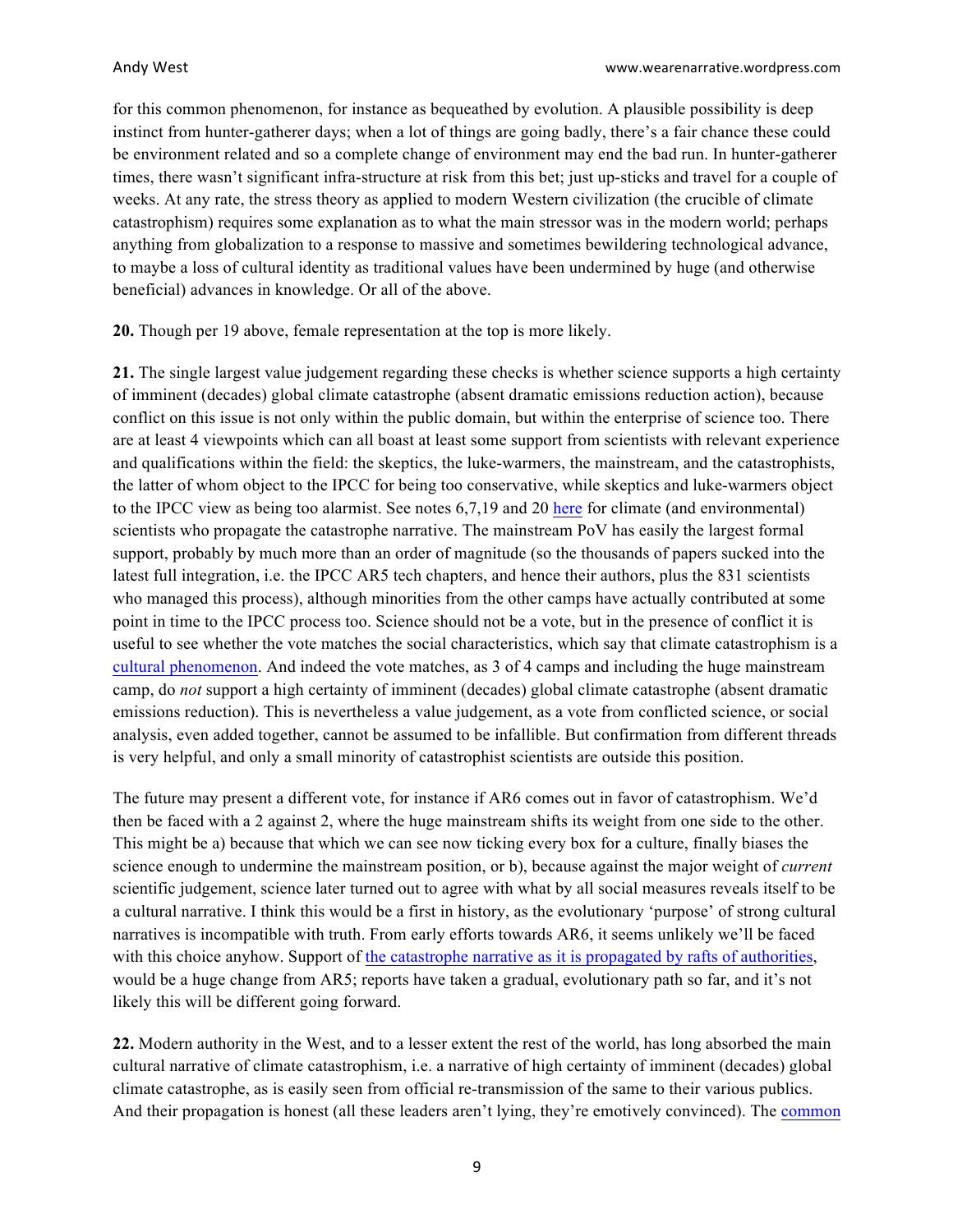[footnotes file](https://curryja.files.wordpress.com/2018/11/footnotes.pdf) for the 2018 Climate Etc. companion posts ['The Catastrophe Narrative](https://judithcurry.com/2018/11/14/the-catastrophe-narrative/)' and ['CAGW: A](https://judithcurry.com/2018/11/26/cagw-a-snarl-word/) [Snarl Word?](https://judithcurry.com/2018/11/26/cagw-a-snarl-word/)', contains about 180 example catastrophe narrative quotes from many authority / influencer sources originating in the US, UK, France, Germany, Holland, Belgium, Ireland, Denmark, Norway, Sweden, Finland, Australia, Canada, India, South Africa, Bolivia, Croatia, Fiji and Grenada. 19 nations overall, of which 13 within the Western grouping, and also representation from supra-national bodies such as the UN and the Commonwealth of Nations, plus religious organizations and businesses and NGOs. The individuals quoted include the leaders, ex-leaders and candidate leaders (presidents / prime ministers) from of many of the represented nations, along with high national ministers, high UN officials including three General Secretaries, the Pope and representatives of other faiths, UK royalty, economists, high profile influencers and various others, delivered across the  $21<sup>st</sup>$  century.

In the historic case of the Xhosa cattle killings, the people and the relevant leadership (the council of chiefs) were also strongly primed. From [South African History Online](https://www.sahistory.org.za/article/cattle-killing-movement):

'*…Prior to Nongqawuse's prophecy, came forth a number of similar prophecies. By 1855, more than five prophets had emerged in British Kaffraria saying that they were in contact with the black nation across the sea that would come to the aid of the Xhosa. [94] The black nation was reference to the Russians who had killed George Cathcart in the Crimean War. [95] The prophets preached that the Xhosa people should stop cultivation and kill their cattle. [96] One prophetess even ordered the erections of new cattle enclosures that were anticipated to be filled. These prophets were largely anti-white in their sentiment. [97] Those who adhered to their words were the people affected the most by the spread of lungsickness, like Chief Phato's district. [98] However, the trend of these prophecies died down by March 1856 when the Russians made peace with the British and the Crimean War ended. [99]*

*When Nongqawuse made her prophecy against the backdrop of impending destitution, it fell on fertile ground to be received by the Xhosa nation, weakened in their resistance against colonialism.'*

British Kaffraria is the main Xhosa homeland. George Cathcart had been a governor of the Cape Colony during the last stage of the  $8<sup>th</sup>$  Xhosa war, about three years before the start of the cattle killing movement. See original for numbered references (note: 'Ibid' in these references means 'the same source as last time'). The above cultural priming features both apocalypse and salvation, plus shares key aspects with Nongqawuse's narrative:

'*The element of cattle killing in the prophecy was also not unique in that both Nxele and Mlanjeni had advocated for it in their respective periods of influence. In fact it was Nxele who had made popular the notion of an apocalypse and brought forth the idea of resurrection to the Xhosa when "He ordered people to abandon witchcraft, to slaughter all red cattle and to destroy stores of corn." [113] He too predicted the rising of the ancestors and new cattle. The key difference between these men and Nongqawuse is that they were also war doctors and led warriors in battle against the colonialists in the 'frontier wars'.* [AW note, or were strongly tied to politics / war, e.g. the prophetess councillor Bhulu's wife who was also 'inspired to dreams of resurrection by the outbreak of lungsickness.'] *This was similar to the backdrop of the rebellion in Zimbabwe from 1896-1897. [114] Masses of cattle and crops had perished due to natural causes and a spiritual leader among the amaNdebele had risen to influence leading the people to take up arms against the white colonialists who were seen as responsible for their losses. [115]*'

So what likely clinched it for the young girl Nongqawuse was her 'innocent' disconnection from war and politics, along with her protected social status (which suppresses awkward questioning):

'*…Nongqawuse was not advocating the killing of cattle in preparation for war. There was no intention to fight the colony. The distinction of the movement lay in the particular set of circumstances the Xhosa nation found themselves in and the number of factors at play against and within their society;*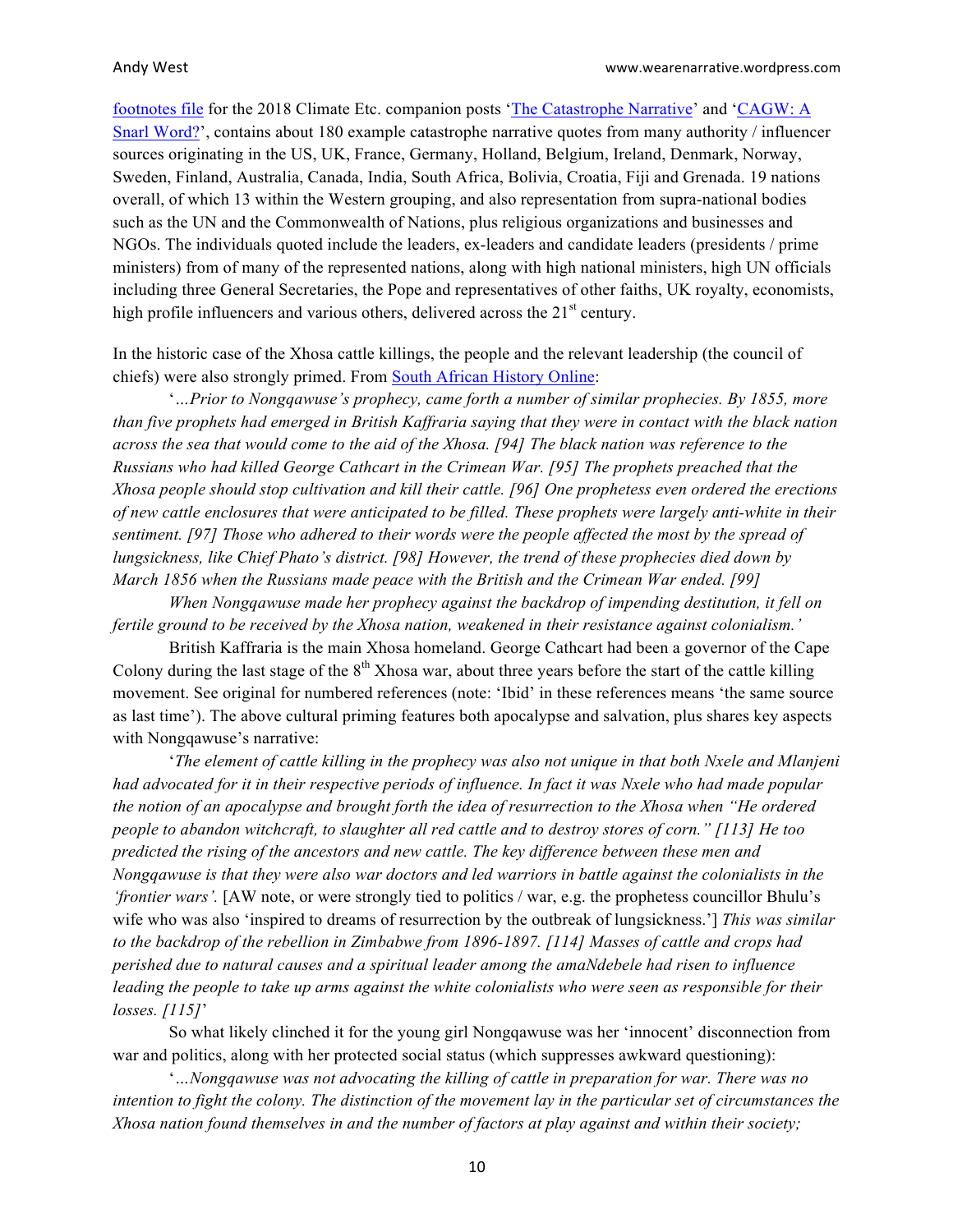*outlined as the context to this section. The prophecy was purely geared towards believers acting in faith and in preparation for the receiving of assistance from the spiritual world.*'

22a: These characteristics can unite opposite parts of a spectrum of belief. Those who are inclined towards belief yet are suspicious of cynical agendas (in this case inter-tribal competition or outright war with the European colonists) when political heavyweights push it, achieve emotive conviction when the prophet is innocent and apolitical and 'above questioning'. Those at the opposite end of the spectrum who already have strong belief, may nevertheless not get behind political heavyweights either, because they worry these may betray or delay or dilute the high purpose for reasons of political gain or maintaining appeal to the doubters. (Indeed, accusations that some didn't tow the line, didn't truly eliminate all their resources as was required, were common as the 'solution' was implemented, to the extent that this was cited as the reason salvation didn't come as expectation dates were passed. A minority of chiefs strongly resisted). Ardent believers can similarly back a young girl without having such qualms.

**Note:** Nxele, a Xhosa nationalist and religious prophet, died in 1819. Hence the Xhosa priming period before the cattle killings occurred, from a growing new cultural belief, was at least 35 years. Nxele allied himself by marriage to the chief of the Ndlembe, and preached a brand of religion synthesized from elements of Xhosa traditional thought and elements of Christianity, including from the latter the concept of resurrection. He also led an attack on Grahamstown in the fourth Xhosa war.

Greta shares similar characteristics with Nongqawuse. This creates a strong appeal for those already so culturally convinced of imminent global climate catastrophe, that even the mildest of objections against this strict narrative are perceived as a major political sell-out (to fossil fuel interests or the status quo, or capitalism, whatever). These adherents *want* to believe, at a deep emotional level, that by virtue of her disconnection from the dirty world of politics and even the compromises of adulthood, Greta has 'seen' these sell-outs for what they are. Especially as she admonishes [politicians for 'not doing anything at all'](https://www.theguardian.com/global/video/2019/apr/22/we-will-never-stop-fighting-greta-thunberg-addresses-london-climate-protests-video). Similarly, those inclined towards belief in climate catastrophism yet who are currently wavering or at the mild end of the spectrum, being wary of politicians' agendas that are intertwined with the 'cause', may be tipped into stronger commitment by prophets such as Greta, because she is not perceived as having an alternate agenda nor any reason to lie (although note: some here will be turned *away* not further into the culture, so despite optimal uniting there'll be fringe polarization too, a hardened cultural boundary). In practice, both ends of the spectrum are wrong regarding an agenda anyway; the main agenda does not belong to politicians but the culture itself, albeit not sustained by either agency or sentience. That agenda is merely for the culture to continue and to grow, and it is blind as to means or consequences.

The above also tells us that the cattle killings were very far indeed from being just about Nongqawuse; without Greta there would very likely be a Hreta or Ireta or whomever, similarly without Nongqawuse there'd likely be a Mongqawuse or Oongqawuse or whomever. Above a certain threshold of cultural adherence, a prophet best able to translate narrative to commands will be surfaced. It may take several passes for 'success'.

**22b.** Greta in Sky news interview about her pitch to UK politicians: '*…why should we care about our future, educating ourselves, if you don't care about our future. I think that is a very powerful message, and many people feel guilty when children say that*'. [Full interview](https://news.sky.com/story/uk-carbon-emissions-target-doing-more-harm-than-good-teen-climate-activist-greta-thunberg-tells-sky-news-11764916). Greta's whole stance is based upon (understandably, given her history) the assumption that global climate catastrophe (absent dramatic action to cease emissions within very near decades) is an inevitability underwritten by mainstream (IPCC) science. Which could hardly fail to have a seriously detrimental impact on children's futures (and everything else). But mainstream science as represented by the AR5 technical chapters, simply doesn't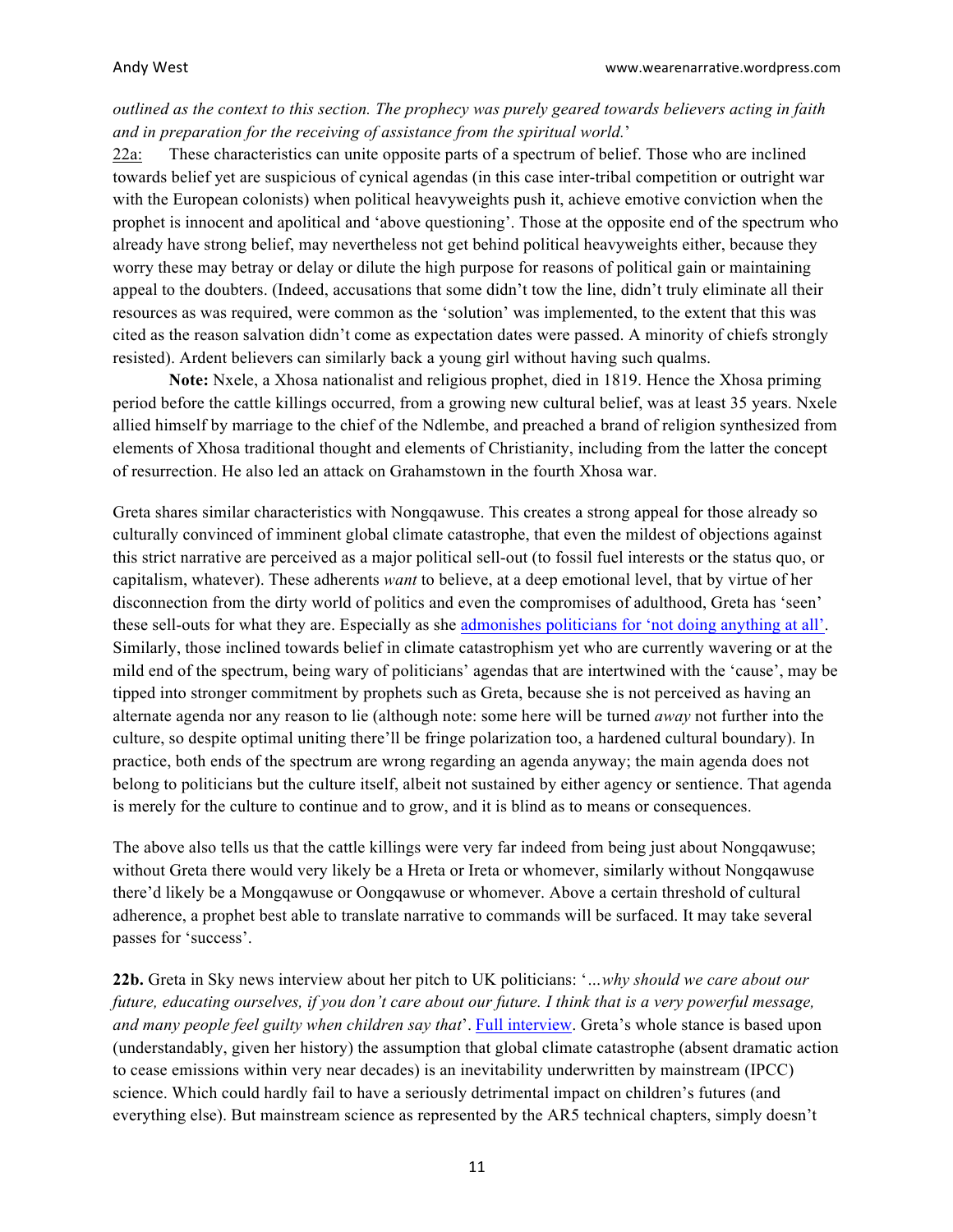support the concept of imminent global catastrophe as represented by the [catastrophe narrative](https://judithcurry.com/2018/11/14/the-catastrophe-narrative/) that she and many authority sources propagate. Hence her 'certain' justification for pressuring leadership with guilt, is in actuality not at all validated.

**23.** As explained in detail in footnote 22 above, in both the Greta / modern case and the Nongqawuse / historic case, society and leadership were primed for decades by the relevant cultural narrative. Such narratives are not 'imposed' from the top down, although when they take hold within influential sections / organs of society, and especially within leadership, their ability to propagate more effectively to mass audiences is much increased. However, the basic mechanism remains the same, an umbrella narrative featuring a set of sub-narratives co-evolve, i.e. those stories / story combinations that propagate the best eventually come to dominate. And higher propagation, i.e. a higher selection value for people to absorb / believe / retransmit, comes from having higher emotive impacts. This doesn't mean such narratives have it all their own way. They have to battle against systemic reasoning systems like the law (and in the modern case, science), which they can potentially bias or hi-jack; against competitive narratives that may be more established (e.g. older traditions / religions), and even against instinctive resistance from those who detect the culture is over-reaching. However, for those strongest adherents whom they do gain, and likely especially for youngsters in this position who haven't the experience of having seen other cultural waves pass by, regarding matters in the domain of the culture they are simply mouthpieces who enact the narrative as it were; try to bring its tenets about. They are emotively committed at a deep level to belief in the narrative, advocating it as flawlessly and effectively as they can.

# **24.** In Greta's case this is very explicit: '*We have not come here to beg world leaders to care. You have ignored us in the past and you will ignore us again. We have run out of excuses and we are running out of time. We have come here to let you know that change is coming, whether you like it or not.*' [Full text](http://kismetgirls.com/conservationists/Greta_Thunberg).

**25.** The anti-nuclear sentiment nevertheless has strong roots which stretch back before the current climate catastrophism, which [according to Michael Shellenberger](https://www.forbes.com/sites/michaelshellenberger/2019/03/28/the-dirty-secret-of-renewables-advocates-is-that-they-protect-fossil-fuel-interests-not-the-climate/#3691b1391b07) grew at least in part from (fossil fuel) vested interests, although instinctive fears connected to nuclear weapons and fall-out are likely a big factor with or without exploitation of same. Cultures are often sweep older fears into their narratives; though this can sometimes create logical disconnects or outright contradictions, the truth is that strong cultural narratives are typically stacked with contradictions anyhow – they emerge from emotive selection, not reason.

**25a.** From *[Apocalypse Nicked!](http://geoengineering-governance-research.org/perch/resources/workingpaper6heywardraynerapocalypsenicked.pdf)* Clare Heyward and Steve Rayner, Climate Geoengineering Governance Working Paper Series: 006 (2013). Section 4: '*Millenarian rhetoric ultimately aims to promote behavioural change. Humanity is admonished for its current failings and encouraged to pursue a different path. Most millenarian accounts prescribe that material goods must be redistributed, in some cases rejected outright. Conventional activities aimed at securing those goods must cease. In religious apocalypticism, this change is regarded as essential preparation for the new era of very different forms of social and spiritual relations. In narratives of cataclysmic forewarning, such as green millenarianism, the rejection and redistribution of key material goods is necessary in order to avert the impending catastrophe. In either case, the momentous nature of the changes required means that resistance is to be expected, but it is permissible to overcome it in order to achieve the desired ends.*' (underline mine).

**25b.** There is already a great deal of tension within adherents of climate catastrophism regarding support for nuclear power. This is epitomized by Naomi Oreskes' [article in The Guardian](https://www.theguardian.com/commentisfree/2015/dec/16/new-form-climate-denialism-dont-celebrate-yet-cop-21), citing James Hansen, Kerry Emanuel, Ken Caldeira and Tom Wigley among others as 'denialists', because of their strong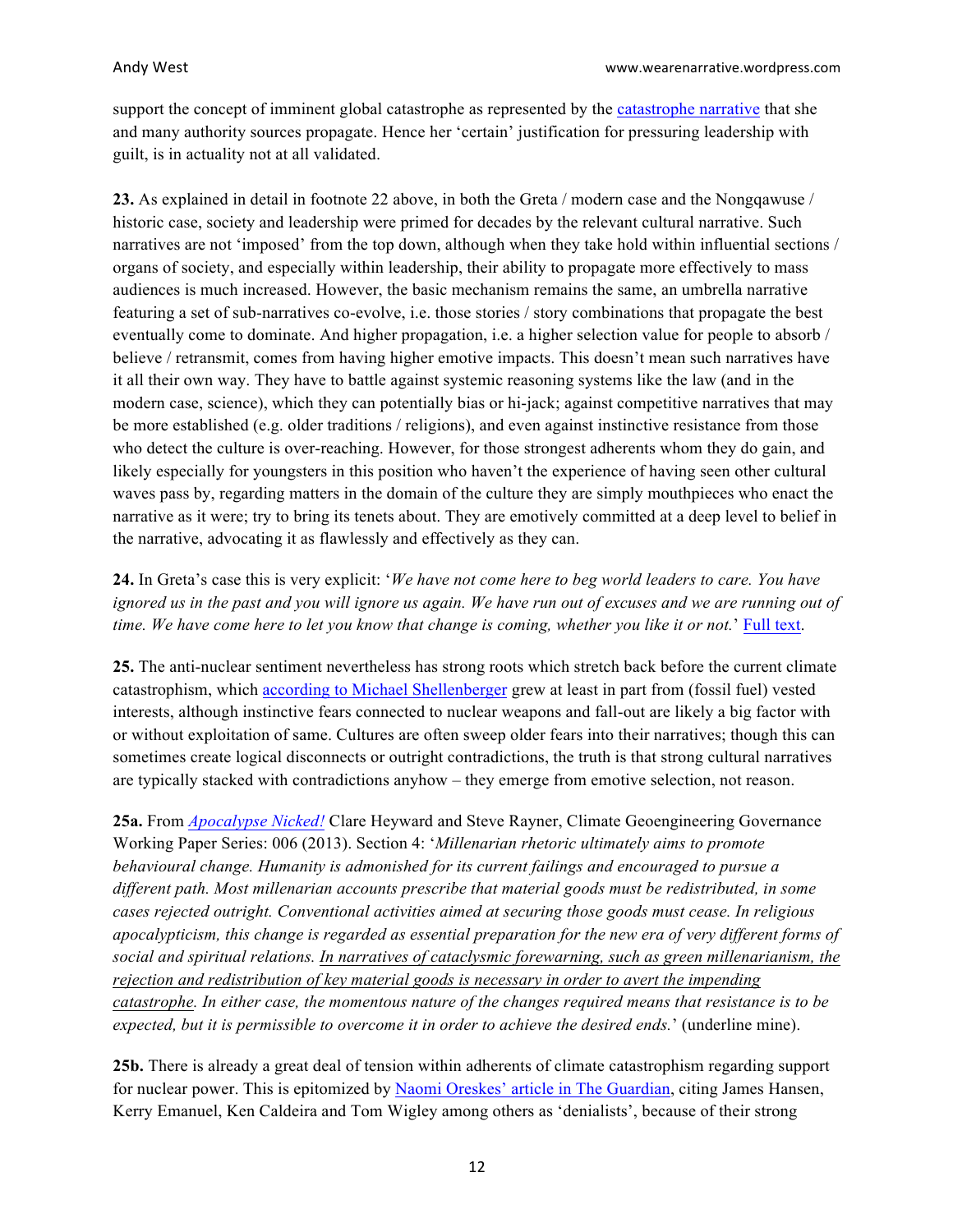support for nuclear as the backbone of emissions reduction. Hansen in particular is not only a prolific propagator of catastrophist narrative, he is perhaps the best-known climate scientist in the public domain.

As confirmed by the fact that the touted imminent global catastrophe requiring a solution is not supported by mainstream (or skeptical) science, both forks in a heretical split would remain cultural. However, the nuclear fork would adopt a workable physical solution to (much of) the imagined cultural issue (i.e. 'our emissions will soon wreck the planet'), and this is not in the interests of the culture itself. Cultures tend to evolve in a direction which prevents any moves towards an actual solution for their imagined fears, as this would kill the culture. The ideal scenario from the PoV of the culture itself (it's not sentient or even agential, this is just a useful way of looking at things), is that much of the population is tied up in virtue-signaling pseudo-solutions that could never actually address any of the underlying fears that the culture propagates; this maximizes a constant cultural presence. Depending on competition from other groups, and other pressures, this is not necessarily in the interests of the hosts, so there may well be resistance. But if climate catastrophism continues to grow, and eventually dominates, we'd expect the nuclear angle to be subject to suppression. Renewables are unlikely to form a realistic physical solution for the foreseeable future, so their promotion is an ideal path for climate catastrophism to evolve along.

**26.** The most obvious example of group cultural behavior is provided by religions / religious activity (which support shared group concepts). [According to Britannica](https://www.britannica.com/topic/prehistoric-religion#ref52336), the oldest burials that attest to belief in life after death are around 30 to 50 thousand years old, although religious behavior could be far older: '*Yet, since religious conceptions are not always bound to material objects, and since there is evidence that truly human beings existed even during early Paleolithic times, it is inadmissible to infer that earliest man had no religion from the mere fact that no* [older] *identifiable religious objects have been found.*' [As](https://en.wikipedia.org/wiki/Paleolithic_religion) [noted on wiki](https://en.wikipedia.org/wiki/Paleolithic_religion) some scholars push the date of religious behavior, or at least behavior that is 'ancestral' to religious behavior, back to 300,000 years ago. The earliest undisputed burial is about 100,000 years ago, including red ochre and grave goods, yet the motives for the burial are less clear. Beyond the obvious marker of religious activity, before writing culture was mostly expressed by sophisticated vocalization, aka speech, which probably arose to support it. This pushes back the date of the process to potentially as far as 800,000 years ago, with the emergence of homo heidelbergensis. As there is cultural transmission in some animals to a limited degree, the roots of gene-culture co-evolution could be far older.

**27.** [Book on Amazon](https://www.amazon.com/Born-Believers-Science-Childrens-Religious/dp/1439196540/) (2012), by cognitive scientist Justin L Barrett. Page 9: '*Perhaps you remember a preschool shape-sorter toy that is a nearly round, hollow, red and blue plastic object with lots of different yellow shapes that fit into matching holes. Ordinary child development provides children with a number of conceptual holes that have particular shapes. One of these holes is a god-shaped hole. Children are naturally ready to receive the shape – the cultural idea – that fits well into the hole: gods of various sorts. Some gods fit the hole better than others, but many fit just fine. In playing with the toy, however, you might remember that you can cram the wrong shape into some of the holes because it is a close enough fit. Similarly, the god-shaped conceptual hole can be filled with beings and ideas other than gods such as human idols, or a personified Natural Selection or Chance. To put these misfits into the holes takes a little shoving – extra conceptual work – but they can be forced.*' Barrett names his underling concept as 'natural religion', supporting god concepts that he claims are detectable in children very early indeed.

Note: [According to wiki](https://en.wikipedia.org/wiki/Justin_L._Barrett), Barrett believes in God. This seems a curious position for someone arguing as to why we are so prone to such beliefs (albeit especially as children). This may explain why his advice later in the book, for promoting atheism against the instincts of religious belief, comes across very weak if not dangerous; see footnote 28 below.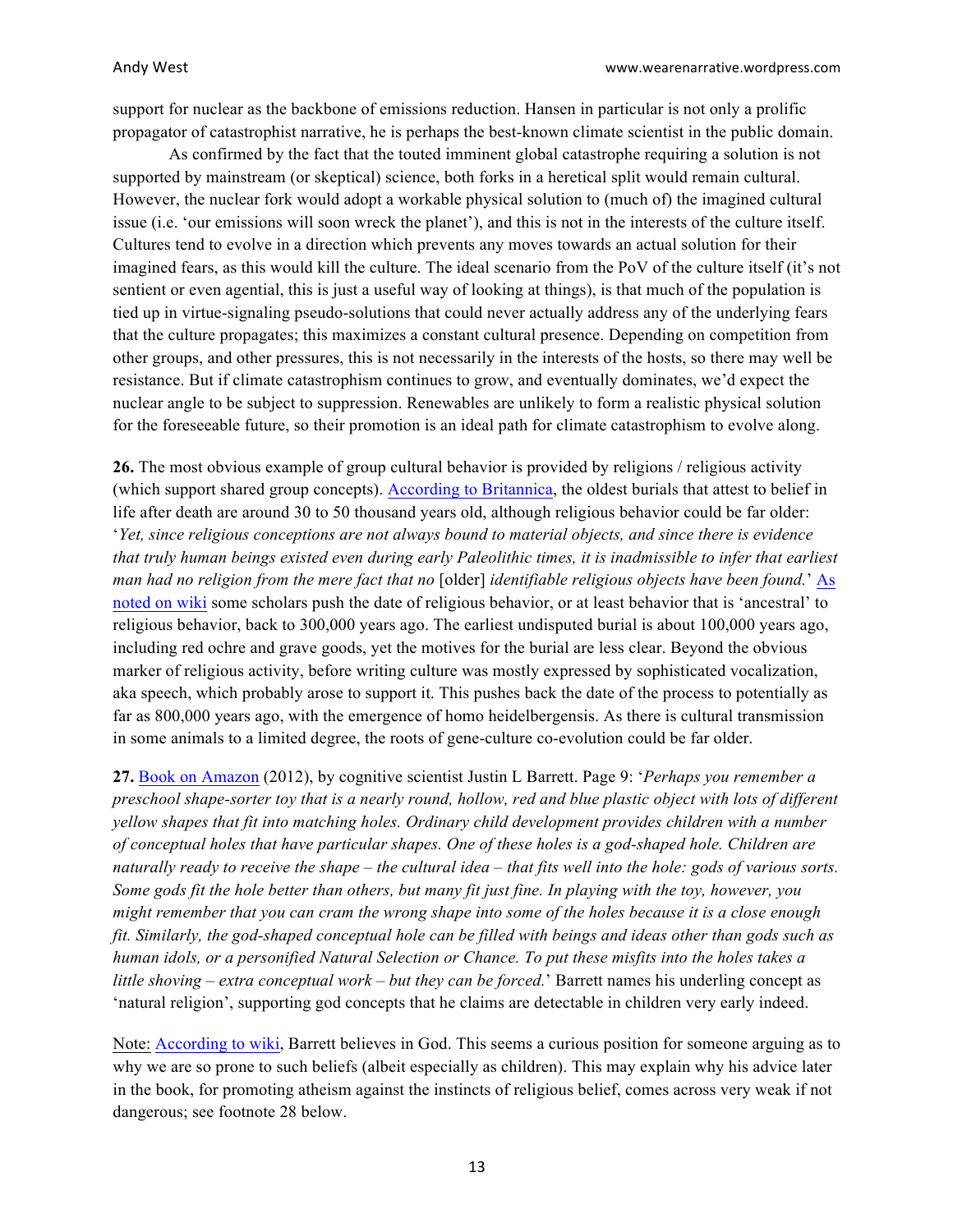Note: the author disagrees with Dawkins and others regarding the main mechanism of religious uptake in children, yet the clash seems somewhat mis-perceived to me from both sides. For instance, Barret objects to Dawkins' 'gullibility theory', and indeed such uptake goes a lot deeper than the proposal that children are merely trusting everything their parents / elders tell them. What is relayed has to have the appropriate emotive pay-loads / mixes, i.e. it needs the right profile to trigger deep cultural behaviors. So fine, thus far. But if Barret's 'affinity' is indeed a main factor, this can only have come from long gene-culture coevolution, which necessarily includes a memetic side that Barret also seems to have some issues with; he seems to associate this with the 'gullibility'. This is not the case (as religious memes work within a whole group social context, and bypass reason via emotive engagement, which is very different to gullibility). On Dawkins' side, while parents / elders are preferenced, this can't be to the extent that the environment in which cultural memes compete is lost by virtue of them all being accepted en-masse; it is the emotive competition that drives the cultural emergence and long-term development. Memes survive / propagate / adapt via their emotive punch, but if children are transferred to parents of a completely different culture they will indeed take-up different memes; yet the details of one religion over another don't impact too much the underlying fundamental nature of cultural behavior, which evolved universally.

So, religions have a memetic nature. But they are also very dependent upon our brain architecture and specifically emotive machinery, with the combo system having been a big net benefit (why it evolved) rather than religions / culture being purely negative 'viruses' on a kind of more neutral neural substrate (Dawkins tends this way). This doesn't rule out very negative *instances* of culture! And what was once a huge advantage before systemic science and reason at large social scale, is possibly now net negative, or at least much less of an advantage when summing the upsides and downsides.

**28.** Barret says (pg 218): '*I have argued that a steady regime of religious indoctrination is insufficient to account for the global and panhistorical commonness of religious thought. People seem to have natural tendencies to religious thought and action…* ' Indeed, our brains and culture co-evolving over a very long period having produced this tendency. He goes on: '*…but this does not mean that a steady dose of counterreligious indoctrination might not be helpful in fighting these natural tendencies, much in the same way that regular practice with statistical or scientific reasoning improves our abilities to think statistically or scientifically, even though such thought is relatively unnatural.*' So far so good. But then, as also in the quote in footnote 27, he essentially suggests adapting concepts (e.g. 'government', 'natural selection'), to fit children's conceptual 'hole', saying: '*this counterreligious indoctrination could include offering children alternative ways to interpret their perception of design and purpose in the natural world and their detections of non-human agency. Chance, government, natural selection (as an intentional, directional agent of change), and other pseudo agents could do nicely here.*' But there is great danger in this approach. If the desired concepts are reframed too much to fit, they will end up triggering the same cultural convictions that we are trying to avoid with religion! It is not the details of religious set-up that cause the convictions (there is a vast range of these, and more lost to history than currently exist). It is their underlying existential and emotive payloads, which can potentially subvert any topic. For instance, Barret already reveals above this danger, via his word 'intentional'. Natural Selection is not in any way intentional, and to imbue it with that characteristic would soon evoke the whole emotive paraphernalia that accompanies strong culture. At least once already, the theory of evolution has highly inappropriately come to 'scientifically' legitimize a cultural movement, via Eugenics. Adapting science and reason to 'fit' the cultural profile that we (and especially children) are sensitized to easily adopt, is a bad way to go. We must instead slowly wean ourselves off strong culture and the emotive convictions it imposes, with as little cultural compromise as we can manage. As noted in the main post, no *reasonable* framing can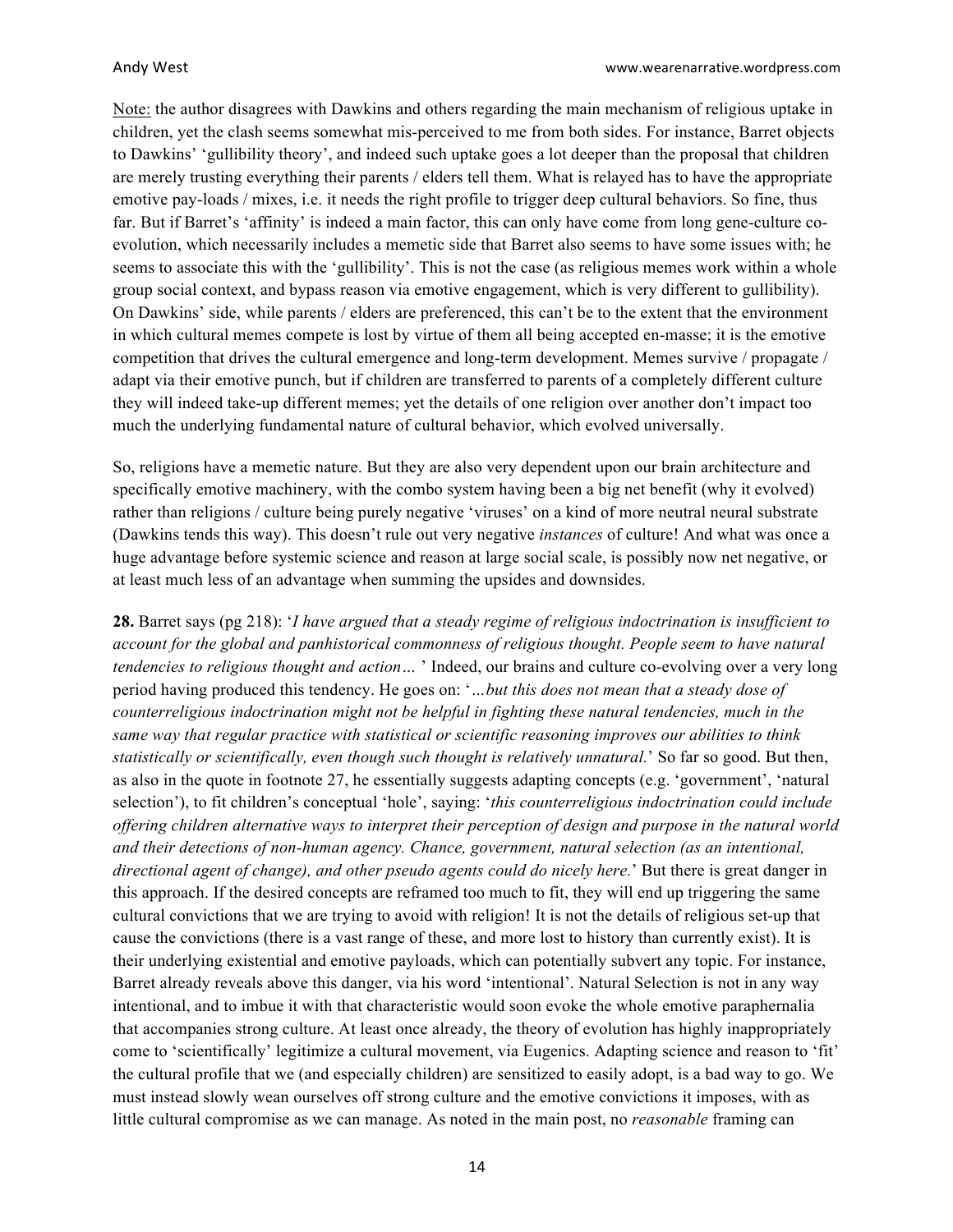imbue the theory of Natural Selection with existential hopes and fears, cogent emotive cocktails and of course deeply felt identity, that all exist for the required cultural / religious profiles we have affinity for. Hence only *unreasonable* framings would remain.

**29.** From climate scientist [Mike Hulme](https://en.wikipedia.org/wiki/Mike_Hulme)'s 2011 paper ['Reducing the Future to Climate](https://www.jstor.org/stable/10.1086/661274?seq=1#page_scan_tab_contents)': '*In this new mood of climate- driven destiny the human hand, as the cause of climate change, has replaced the divine hand of God as being responsible for the collapse of civilizations, for visitations of extreme weather, and for determining the new twenty- first- century wealth of nations.[18] And to emphasize the message and the mood, the New Economics Foundation and its partners have wound up a climate clock that is now ticking, second by second, until December 1, 2016, when human fate will be handed over to the winds, ocean currents, and drifting ice floes of a destabilized global climate: "We have 100 months to save the planet; when the clock stops ticking we could be beyond the climate's tipping point, the point of no return."[19] Such eschatological rhetoric offers a post- 2016 world where human freedom and agency are extinguished by the iron grip of the forces of climate. Such a narrative offers scant chance for humans to escape a climate- shaped destiny.[20]* See original for numbered references. NOTE: this paper was [discussed at Climate Etc](https://judithcurry.com/2011/12/26/reducing-the-future-to-climate/) back in 2011.

**30.** I am making no statement about the efficacy or otherwise of renewables as part of an energy mix to address, for instance, what polices would genuinely stem from mainstream science, or from Lukewarmer science, or in geographical areas / circumstances where they may or may not be particularly applicable. I merely point out that if one believes in imminent global climate catastrophe (for instance 'a point of no return' by around 2030 per Greta), then renewables (and especially with no partnering nuclear as many adherents advocate), could never eliminate fossil fuels to bring the salvation from said catastrophe in the specified timescale. (While any new breakthroughs will help, these would take far too long themselves to emerge and get deployed). At least assuming that civilization does not suffer a self-imposed and different kind of catastrophe stemming from a precipitate strictly renewables-only path. Hence for believers in the catastrophic, they are indeed an article of faith.

**30a.** [This teacher toolkit](https://www.iwill.org.uk/global-action-plan-climate-chaos-response-toolkit-for-schools), approved by the Senior Policy Advisor at the (UK) National Association of Headteachers, starts off in the bullets under the heading '*Headline facts about climate breakdown*', (my underline), with: '*We have 12 years to cut greenhouse gas emissions by 45% to avoid catastrophe*', and '*More than one million species face extinction*'.

**30b.** Plus, it's possible that the children's climate strikes including anti-authority chants and dressing up, are actually fulfilling the function of 'rites of passage', in the context of cultural identity within climate catastrophism (i.e. becoming a recognized member of this cultural group who advocate 'emergency' action, fighting for authority and voice against older cultural norms). [Abstract](https://www.oxfordhandbooks.com/view/10.1093/oxfordhb/9780199397747.001.0001/oxfordhb-9780199397747-e-14): '*Throughout the world adolescence is deemed the appropriate life stage to "learn religion." Nearly three-quarters of societies conduct adolescent rites of passage transmitting sacred rituals and beliefs. Neurophysiological changes that occur during adolescence render this an "experience-expectant" period for the transmission of religious schema and values. Brain regions critical to emotional, social, and symbolic processing mature, creating a plastic neural substrate for imbuing social and symbolic schema with emotional meaning and reward value. Religion in general, and adolescent rites of passage in particular, are optimally adapted for this task. Music-based ritual and emotionally evocative elements of religion optimize reinforcement learning. The costly and autonomically arousing ordeals of many rites ensure fear conditioning. Such learning shapes maturing neural networks, impacting choices and behaviors. Evolutionary*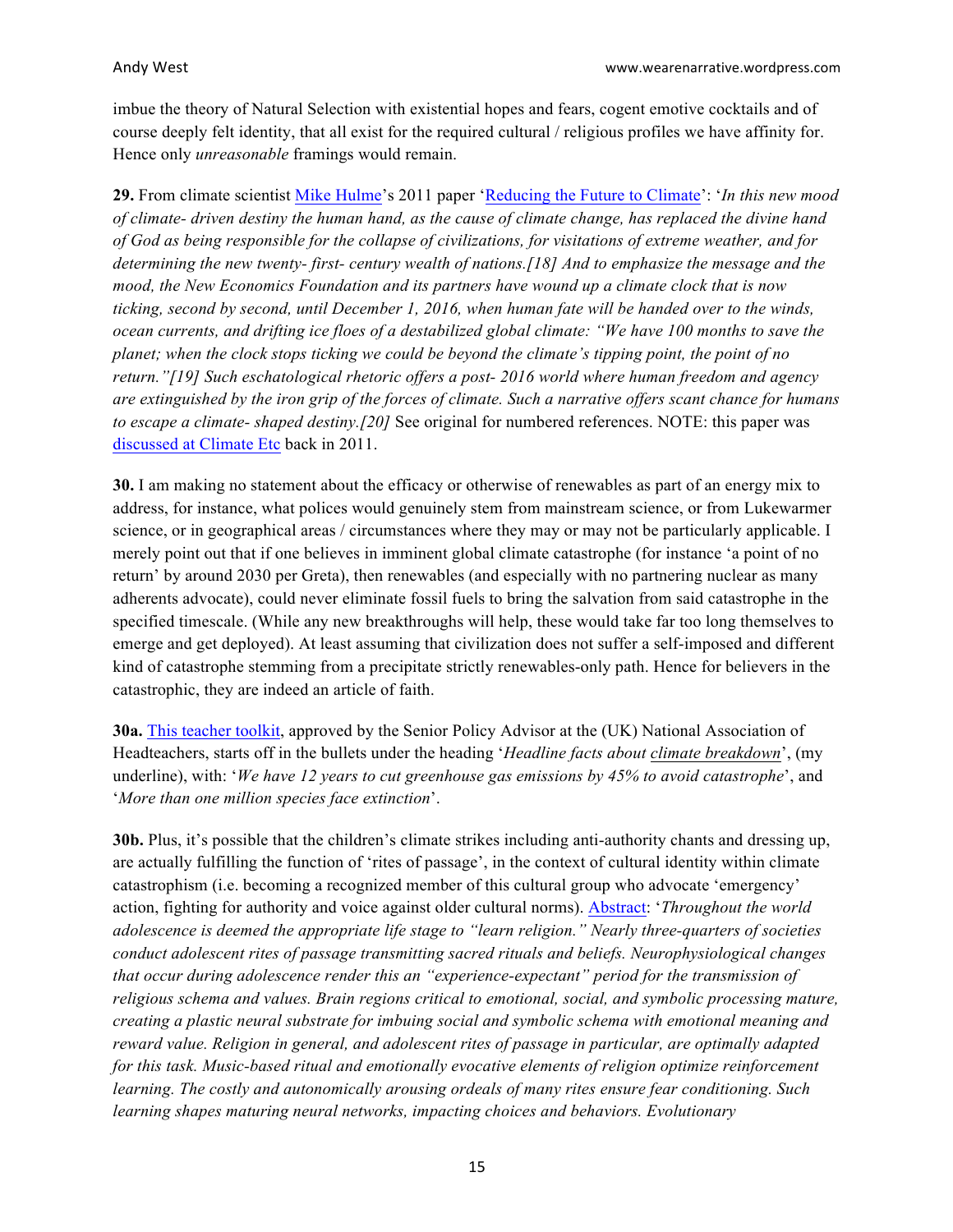*anthropologists view religion as a costly signal of group commitment. Adolescent rites of passage are a powerful proximate mechanism for creating and maintaining cooperative, cohesive groups.*' Climate catastrophism [ticks all the boxes for culture](https://judithcurry.com/2015/11/20/climate-culture/), and in theory the above shouldn't be much different for secular or religious culture.

**31.** Not only the fears inculcated by cultural entities aren't real; the hopes (e.g. of salvation from that which causes the fear), joys, anxieties etc. are not based upon reality either. Cultural narratives are essentially emergent group deceptions fulfilling the connective role of holding the group together, and via gene-culture co-evolution *(…genes and culture depend on each other for the evolution and expression of deceptive and self-deceptive adaptations* [\[link](https://www.cambridge.org/core/journals/behavioral-and-brain-sciences/article/culture-of-deception/EF581DC95A8A1636B975395E2BA41013)]), they trigger a range of behaviors (including narrative policing and out-group demonization), which do just this. But how group self-deceptions work isn't easy to determine. The more trodden ground of ordinary deception (aka lying), and self-deception within an individual (not group) context (so for instance convincing oneself that one's abilities are much greater than they actually are), plus the likely evolution of same, provides some clues. But in many words circling the topic there doesn't appear to be much progress on the actual mechanisms of group selfdeceptions (especially directly relating to core narrative propositions within strong cultures, as opposed to say rather generalized feelings of group superiority or biases related to general group perceptions / actions) that I can find. While cultural adherents don't behave as though their core narratives are literally true (e.g. see footnote 33), *except for* minority cases where there *is* literal belief (per main post section 4 and footnote 32), and aren't conscious of resultant contradictions, how the brain accomplishes this appears not to be understood. The clues raise possibilities such as one half of the brain lying to the other half, or more generically, one part lying to several other parts, with the 'internal lying' not consciously perceived.

**32.** Some while ago, theory seemed to indicate that those with Autism Spectrum Disorder (ASD) were less likely to hold religious or spiritual beliefs than neurotypical (NT) people. Note 'neurodiverse' is also a term used for the former people. For instance see [here](http://www.scienceandreligiontoday.com/2011/09/26/why-are-high-functioning-autistics-more-likely-to-be-atheists-or-agnostics/) (which partly seems to miss the point from my perspective, in not fully appreciating how deep cultural beliefs go [albeit an 'evolutionary heritage' is acknowledged] or that religions are just one example, and so it is group social process not the particular narrative content [thus whichever god / gods / spirits / ancestors / whatever] that matters most). At any rate, this theory seems not to be standing the test of time. [Later work](https://www.researchgate.net/publication/311900234_Religious_cognition_among_subjects_with_Autism_Spectrum_Disorder_ASD_Defective_or_different) indicates that: '*…factors more related to religious or spiritual perception did not reveal an inferior sensitivity in the neurodiverse or autistic sample compared to the control group. Furthermore, a spiritual factor with items like belief in ghosts, the supernatural and the paranormal had higher prevalence in autism and neurodiversity.*' In childhood, those with ASD may have a somewhat different route to belief, more personalized as it were, but on average they are not less likely to be believers. '…*NTs and autistics work out the integration of mind and culture, not only regarding religion, in specific ways*'. And from the ASD community itself, there's plenty of anecdotal [expression](https://autisticnotweird.com/religion/) of belief, plus [questioning](https://www.psychologytoday.com/us/blog/my-life-aspergers/201409/religion-and-autism-are-they-together-or-apart) and [more formal](https://academic.oup.com/jaar/article-abstract/85/3/653/2938656?redirectedFrom=fulltext) reservation regarding the earlier theory.

However, the relative numbers of ASD people who believe / disbelieve in religion (which is just one class of cultures), is to some extent beside the point (unless the number of believers was very small compared to NT people, which neither older or newer research indicates). The path of ASD believers to belief, and *how that belief is interpreted*, is more interesting wrt Greta and others like her who've taken onboard a secular culture of climate catastrophism that is not supported by mainstream science. A key feature of cultural narratives, aka 'group deceptions', is that they are *not real*. And (see footnotes 31 and 33) a key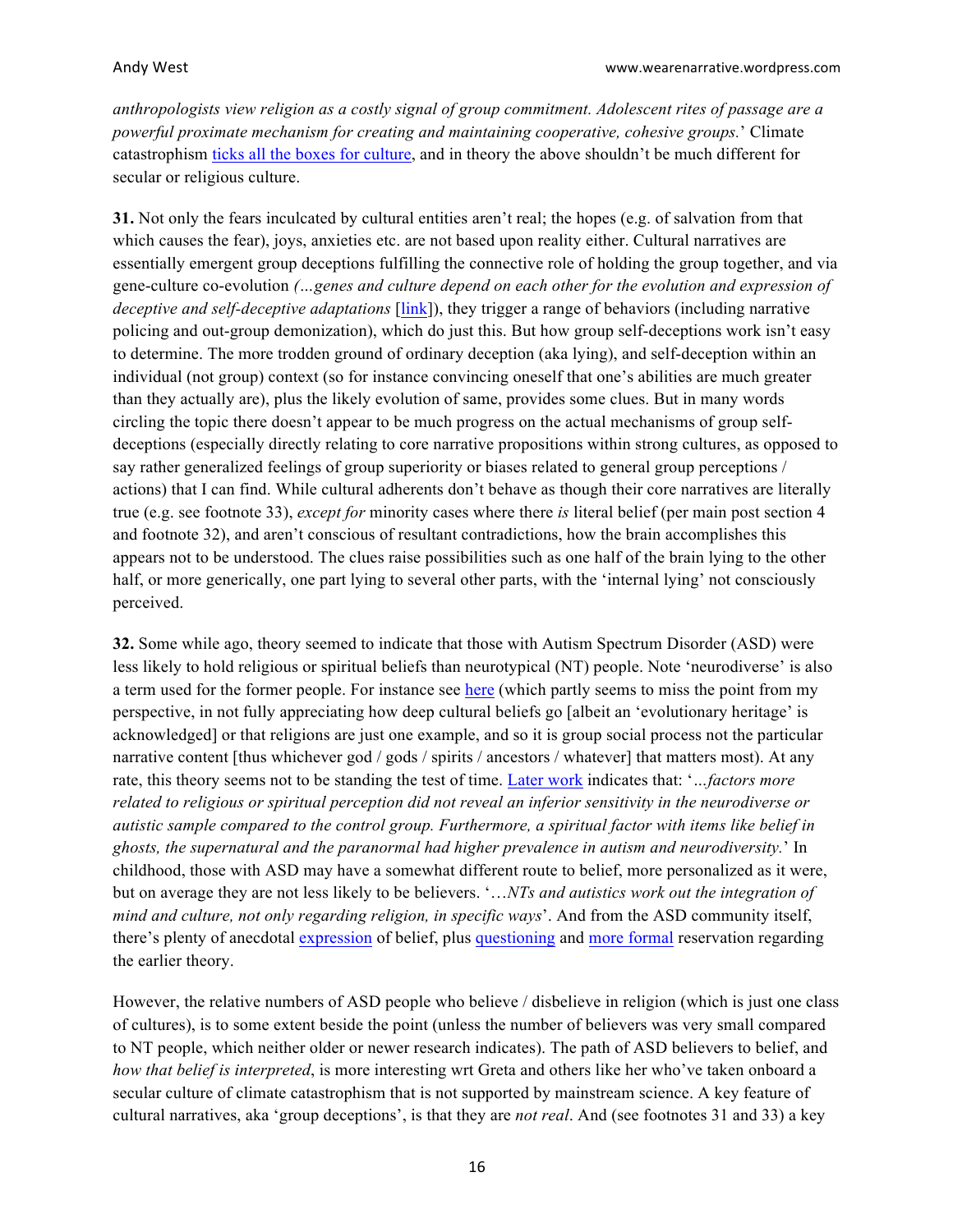corresponding feature of strong cultural belief is that at some *subconscious* level, adherents 'know' this is the case. Their belief is via an emotive conviction that bypasses reasoning, and appears very strong, yet at the same time adherents *don't act* as though the narrative is literally true (footnote 33). Given it's actually a flag for in-group / out-group definition and reinforcement, this makes sense. Notwithstanding we don't appear to know how close cooperation between brain and cultural cues actually works, this involves an interpretation of the cultural narrative *which isn't taken as literal*. Plus, we know both from research and the ASD community itself that confusion about literal meanings, e.g. of slang and common metaphors, is a primary characteristic of ASD. E.g. see [here](https://www.psychologytoday.com/us/blog/the-gift-aging/201304/people-autism-spectrum-disorder-take-things-literally) and [here](https://www.aspergerchild.com/aspergers-blog/literal-language-in-aspergers-syndrome). And yet 'normal' group adherence to a strong culture, of which religions are the most familiar example, depends upon a (subconscious) *non-literal*  interpretation (see also 32b below). To make things worse, when the culture is secular and has hi-jacked the authority of science as a cloak, as happened in the early twentieth century with eugenics and is now happening in the climate domain, even many NT people are lured into emotive belief via what was at first just confidence about the veracity of science. It seems plausible at the very least that people with ASD, and especially children (see footnote 4), will be *more susceptible* to an emotive and very *literal* belief in global climate catastrophism via this path (even if, later, the cultural nature does register). Hence, they'll suffer the corresponding *and genuine* fears that *literal* belief in imminent global catastrophe must bring.

### 32a:

An irony here is that Greta has correctly identified the apparent major hypocrisy between the [catastrophe](https://judithcurry.com/2018/11/14/the-catastrophe-narrative/) [narrative put out by authority sources for decades](https://judithcurry.com/2018/11/14/the-catastrophe-narrative/), and the lack of corresponding urgency that one would expect if this narrative was *literally* true. Her conclusion of adult irresponsibility almost certainly comes from two main factors: 1) that mainstream science supports the catastrophe narrative, and 2) that everyone who's told her about this catastrophe can't be lying. However, unknown to her, mainstream science does not support certain global climate catastrophe absent dramatic emissions shut-down in near decades. And the vast majority of the people propagating the catastrophe narrative (inclusive of its claim of support by mainstream science), are indeed not lying at all, they are emotively *believing*, just as she now does too.

### 32b:

Professor of anthropology Chris Knight [says](http://www.chrisknight.co.uk/wp-content/uploads/2007/09/knight_ritual_speech_coevolution.pdf): '*…all expressions of human symbolic culture may in this light be understood as 'collusion in deception' (Knight, Power & Watts 1995; Rue 1994) — collaboration in the maintenance of fictions which have social support. Trust in the founding fictions is not given lightly. Durkheim (1965) indeed showed long ago that a community will place ultimate confidence only in those fictions which are emblematic of itself. If all collude, then on another level the deceptive signal may constitute a performative, constructing its own truth. Ritual specialists may assume the burden of sustaining such circular 'truths' on which group identity depends (Rappaport 1979). Note, however, that ingroup/outgroup polarity is central here: one group's most sacred truths may be another's transparent deceits…. …An ability to handle fictional representations, then, is the essence of human symbolic competence. Distinguishing between surface and deeper meanings poses a major cognitive challenge; involvement in 'pretend play' during childhood is crucial to the development of the necessary cognitive skills.*'

**33.** There seems to have been considerable effort over the years in exploring how literal or otherwise are religious beliefs. While finding that indeed many people believe metaphorically or symbolically rather than literally\* (or at least selectively so, depending on a particular aspect explored), much of this has to rely upon self-reporting that necessarily has some conscious input. But this doesn't address how people actually react subconsciously, whatever they think they believe regarding their own particular religious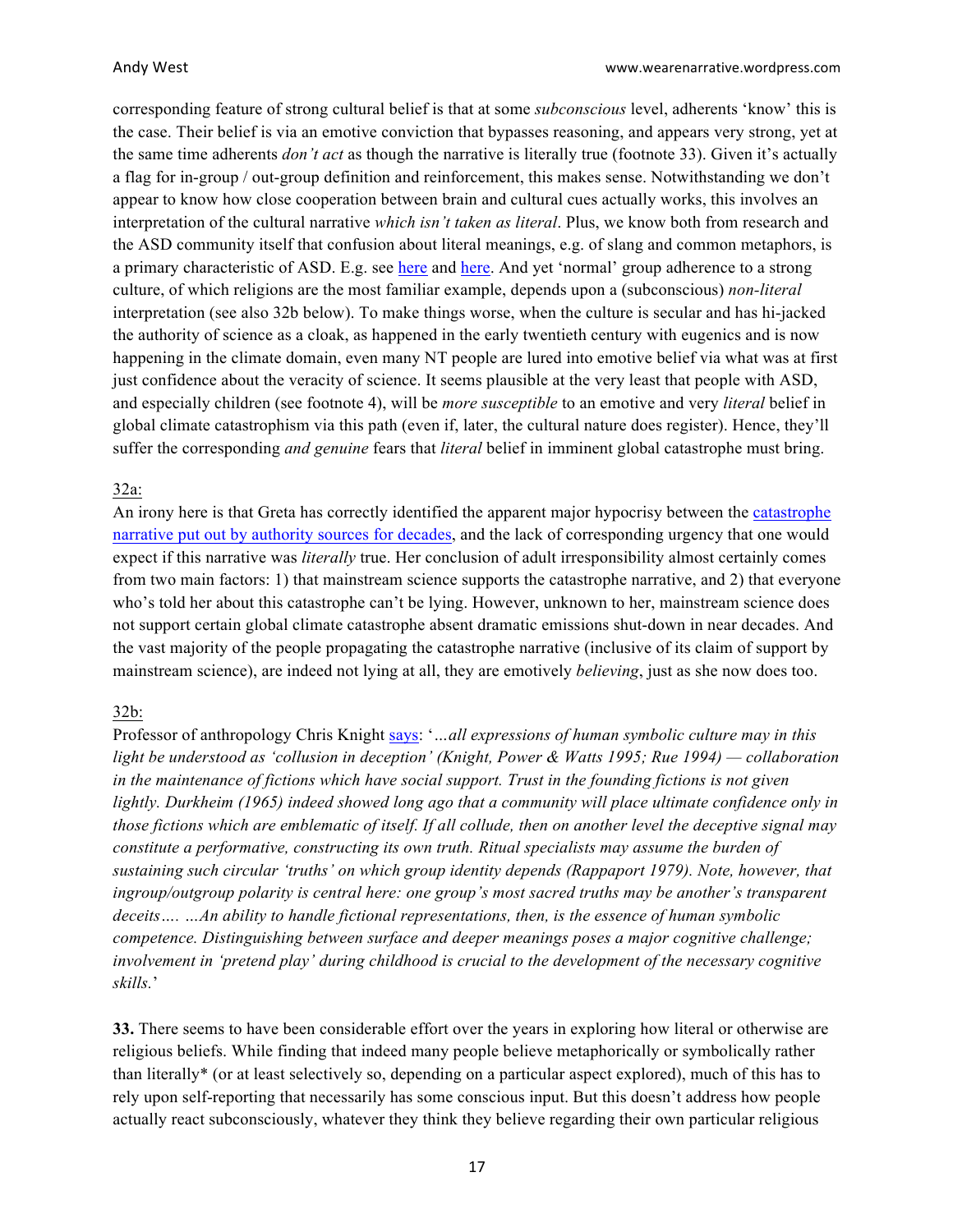narratives. And this may matter particularly for strong emotions: hopes / joys, fears / anxieties. However on the latter, [Cranney et al \(2018\)](https://www.tandfonline.com/doi/full/10.1080/13674676.2018.1443436) notes that the *'…enormous potentiality for anxiety caused by a strong Hell belief is compounded even farther when the fate of family members and other associates is also potentially interpreted through this framework.*' Following this with '*…from a purely rational choice perspective the question might be raised as to why the widespread belief in Hell does not cause even more fear and religious motivation than it does*'. After all, '*…if Hell is equivalent to a large negative utility multiplied by eternity, then, in the spirit of Pascal's Wager, any non-negligible, positive probability of going to Hell should logically be met with as much fear and religious devotion and activity as is possible for an individual, since any negative utility incurred in this life is automatically outweighed by the infinite multiplier of Hell for eternity*.' But commensurate fear / anxiety and strict conformant behavior is simply not seen. As the authors note: '*To frame this another way, if 13%* [those who actually thought they would be going to hell] *of a population thought it was more likely than not that they would spend the last 10 years of their life being brutally tortured* [i.e. an equivalent, or actually much less as it's only 10 years, **reality-based** fear]*, one might expect a crippling amount of anxiety from this group. Furthermore, if they knew that they could evade this fate by following religious dictates, this group would undoubtedly score very high in terms of religious practice and observance.*' Though not the main thrust of the paper, the authors offer some possibilities as to why this doesn't happen. But underlying these is likely, as noted per footnote 31, an *internal / subconscious* knowledge that the concept of Hell simply isn't true / real, but merely a cultural narrative, aka group deception.

\*young children also have more literal belief, and for a Christian sample by 5-7 years a growing sense of awe and religious fear, by 6 to 11 years God is less anthropomorphic, and by 12 regarded as invisible and everywhere.

### **34.** From psycho analyst Rosemary Randall:

'*What happens to the child who is overwhelmed by stories of disasters he or she cannot influence?'*

*'…Climate change makes most adults working on it feel powerless. We compare the actions we are capable of with the scale of the problem and feel weak. We look at the extent of our influence and feel helpless. We struggle to combat our contrary desires to consume and feel shame. We feel like children. Children – who are actually socially and politically powerless – are an ideal receptacle for the projection of these uncomfortable and unacceptable feelings.*

*By focusing on the weakest members of society and influencing them, the not-very-powerful adults make themselves feel better at the expense of the absolutely-not-powerful children. By making them act, we prove that we are not as powerless as we feel.*' [Full Text](https://rorandall.org/2011/03/23/should-we-be-working-with-children-about-climate-change/) (h/t Susan Crockford).

Note: In case of doubt Randall's theory of projection is from someone who fully believes that climate change is a very serious and urgent global problem that '*will make some parts of the world uninhabitable and others inhospitable*', meaning '*we can't continue to live like we do – our economic systems, social practices and personal lifestyles are unsustainable. Everything we are used to, much of what we hold dear and many of our dreams and aspirations have to go.*' [Interview here](https://manchesterclimatemonthly.net/interviews/interview-with-rosemary-randall-on-psycho-analysis-and-climate-change/). This appears to be stepping outside of what mainstream science (AR5 technical chapters) say, albeit not necessarily amounting to full emotive commitment on imminent global catastrophe. I didn't look any further, but the point is that this theory about projection from adults to children is not coming from any kind of climate skeptical perspective, i.e. the pressure on the adults is assumed to be mainly real, not mainly cultural.